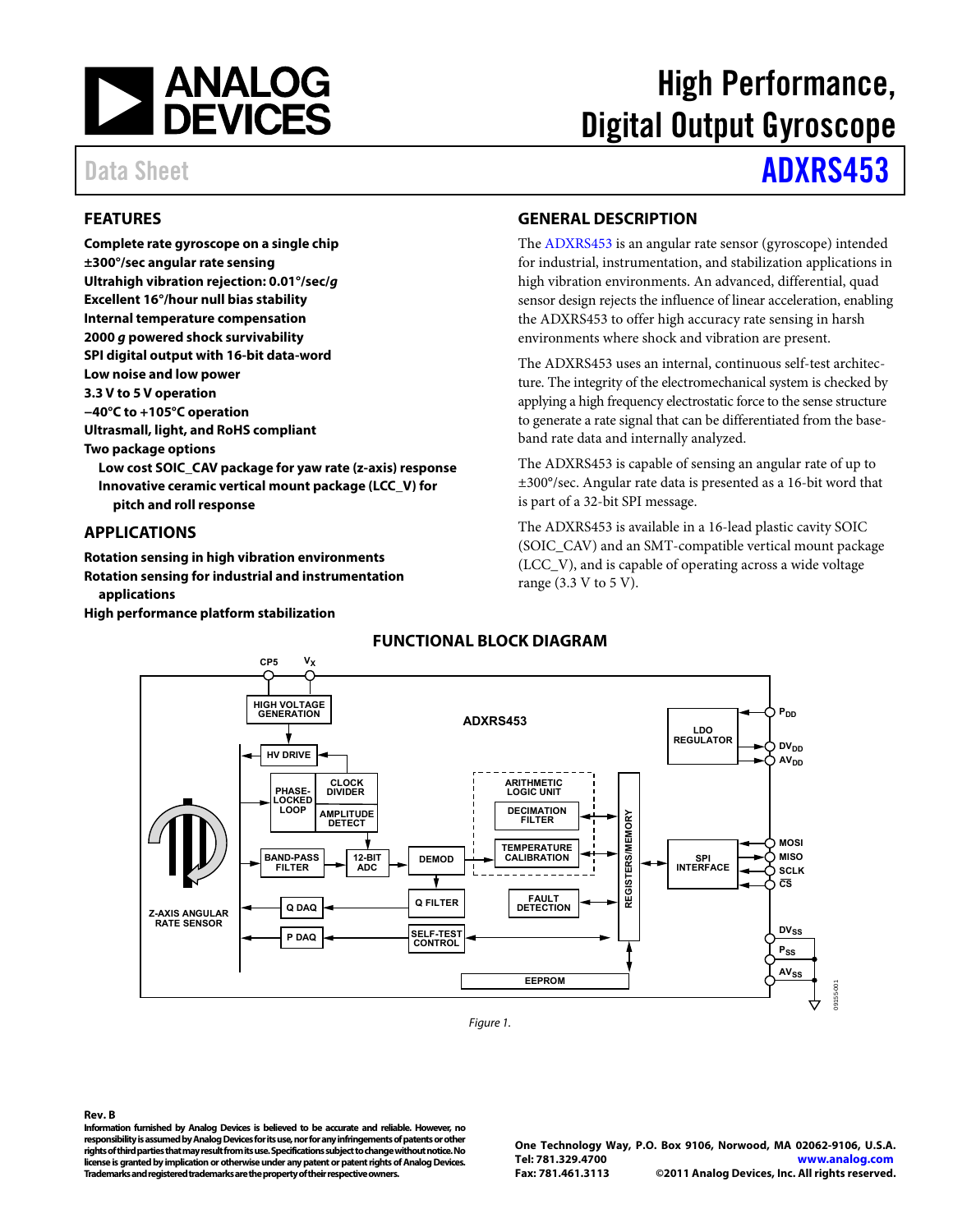### **TABLE OF CONTENTS**

| Pin Configurations and Function Descriptions  5 |
|-------------------------------------------------|
|                                                 |
|                                                 |
|                                                 |
|                                                 |
|                                                 |
|                                                 |
|                                                 |
| Mechanical Considerations for Mounting 12       |
|                                                 |

#### <span id="page-1-0"></span>**REVISION HISTORY**

| $12/11$ —Rev. A to Rev. B |  |
|---------------------------|--|
|                           |  |
|                           |  |
|                           |  |
|                           |  |
|                           |  |
|                           |  |
|                           |  |
|                           |  |

#### $6/11$ -Rev. 0 to Rev. A

#### 1/11-Revision 0: Initial Version

| Recommended Start-Up Sequence with CHK Bit    |  |
|-----------------------------------------------|--|
|                                               |  |
|                                               |  |
|                                               |  |
|                                               |  |
|                                               |  |
| Package Orientation and Layout Information 25 |  |
|                                               |  |
|                                               |  |
|                                               |  |
|                                               |  |
|                                               |  |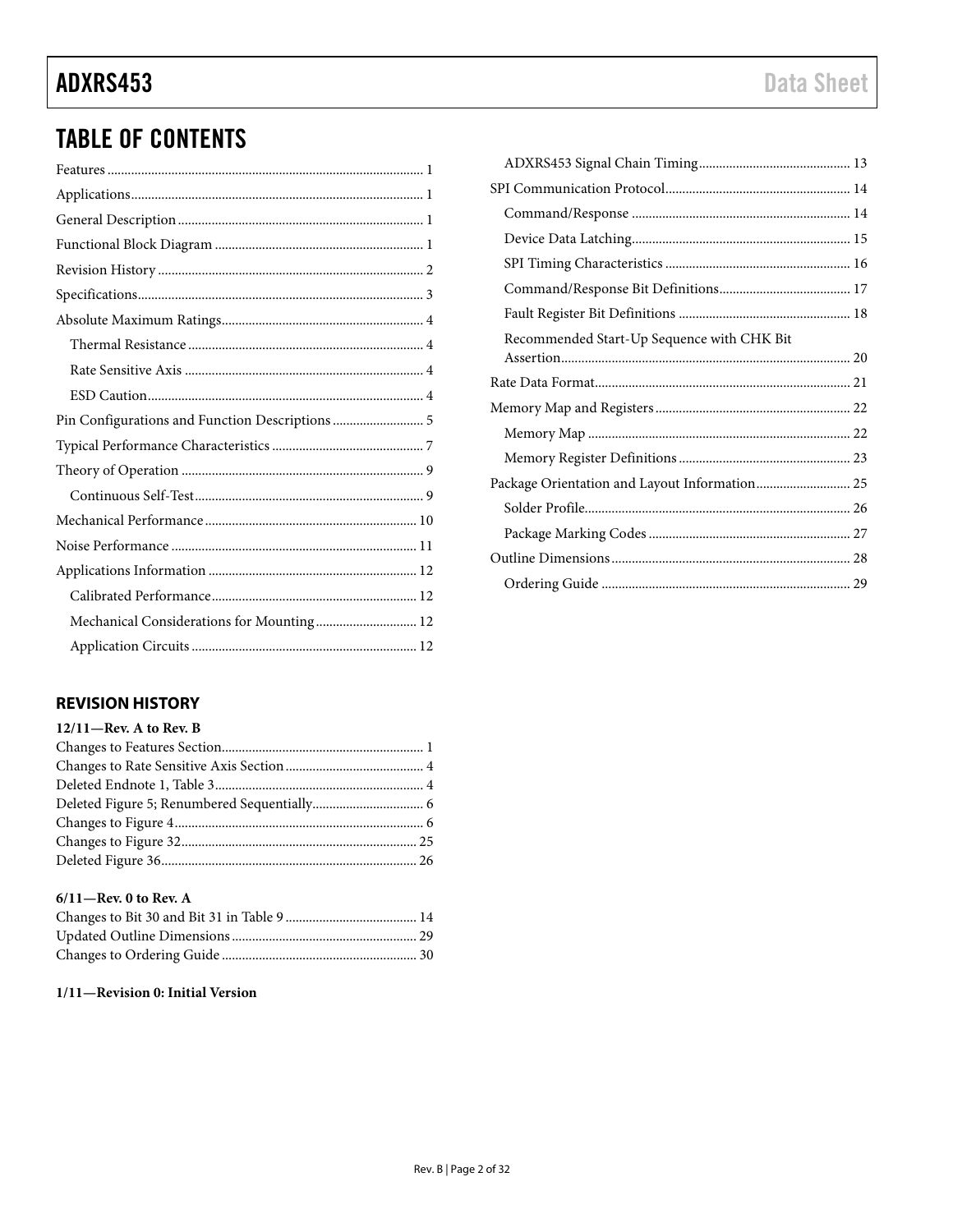### <span id="page-2-0"></span>SPECIFICATIONS

 $T_A = T_{MIN}$  to  $T_{MAX}$ ,  $P_{DD} = 5$  V, angular rate = 0°/sec, bandwidth =  $f_0/200$  (~77.5 Hz), ±1 *g*, continuous self-test on.

<span id="page-2-1"></span>

| יי<br>л<br>٠<br>۹<br>۹ |  |
|------------------------|--|
|                        |  |

| <b>Parameter</b>                          | <b>Test Conditions/Comments</b>                                                          | Symbol          | Min                  | <b>Typ</b> | Max                    | <b>Unit</b>                   |
|-------------------------------------------|------------------------------------------------------------------------------------------|-----------------|----------------------|------------|------------------------|-------------------------------|
| MEASUREMENT RANGE                         | Full-scale range                                                                         | <b>FSR</b>      | ±300                 |            | ±400                   | $\degree$ /sec                |
| SENSITIVITY                               | See Figure 2                                                                             |                 |                      |            |                        |                               |
| <b>Nominal Sensitivity</b>                |                                                                                          |                 |                      | 80         |                        | LSB/°/sec                     |
| Sensitivity Tolerance                     | $T_A = -40^{\circ}C$ to $+105^{\circ}C$                                                  |                 | $-3$                 |            | $+3$                   | $\%$                          |
| Nonlinearity <sup>1</sup>                 | Best fit straight line                                                                   |                 |                      | 0.05       |                        | % FSR rms                     |
| Cross-Axis Sensitivity <sup>2</sup>       |                                                                                          |                 | $-3$                 |            | $+3$                   | %                             |
| <b>NULL ACCURACY</b>                      | $T_A = 25^{\circ}C$                                                                      |                 |                      | ±0.4       |                        | $^{\circ}/sec$                |
|                                           | $T_A = -40^{\circ}C$ to $+105^{\circ}C$                                                  |                 |                      | ±0.5       |                        | $\degree$ /sec                |
| <b>NOISE PERFORMANCE</b>                  |                                                                                          |                 |                      |            |                        |                               |
| <b>Rate Noise Density</b>                 | $T_A = 25^{\circ}C$                                                                      |                 |                      | 0.015      |                        | $\degree$ /sec/ $\sqrt{Hz}$   |
|                                           | $T_A = 105^{\circ}C$                                                                     |                 |                      | 0.023      |                        | $\degree$ /sec/ $\sqrt{Hz}$   |
| <b>LOW-PASS FILTER</b>                    |                                                                                          |                 |                      |            |                        |                               |
| Cutoff (-3 dB) Frequency                  | $f_0/200$                                                                                | $f_{LP}$        |                      | 77.5       |                        | Hz                            |
| Group Delay <sup>3</sup>                  | $f = 0$ Hz                                                                               | $t_{LP}$        | 3.25                 | 4          | 4.75                   | ms                            |
| SENSOR RESONANT FREQUENCY                 |                                                                                          | $\mathsf{f}_0$  | 13                   | 15.5       | 19                     | kHz                           |
| <b>SHOCK AND VIBRATION IMMUNITY</b>       |                                                                                          |                 |                      |            |                        |                               |
| Sensitivity to Linear Acceleration        | DC to 5 kHz                                                                              |                 |                      | 0.01       |                        | $\degree$ /sec/g              |
| <b>Vibration Rectification</b>            |                                                                                          |                 |                      | 0.0002     |                        | $\degree$ /sec/g <sup>2</sup> |
| SELF-TEST                                 | See the Continuous Self-Test section                                                     |                 |                      |            |                        |                               |
| Magnitude                                 |                                                                                          |                 |                      | 2559       |                        | <b>LSB</b>                    |
| Fault Register Threshold                  | Compared to LOCSTx register data                                                         |                 | 2239                 |            | 2879                   | <b>LSB</b>                    |
| Sensor Data Status Threshold              | Compared to LOCSTx register data                                                         |                 | 1279                 |            | 3839                   | <b>LSB</b>                    |
| Frequency                                 | $f_0/32$                                                                                 | $f_{ST}$        |                      | 485        |                        | Hz                            |
| ST Low-Pass Filter                        |                                                                                          |                 |                      |            |                        |                               |
| Cutoff (-3 dB) Frequency                  | $f_0/8000$                                                                               |                 |                      | 1.95       |                        | Hz                            |
| Group Delay <sup>3</sup>                  |                                                                                          |                 | 52                   | 64         | 76                     | ms                            |
| <b>SPI COMMUNICATIONS</b>                 |                                                                                          |                 |                      |            |                        |                               |
| Clock Frequency                           |                                                                                          |                 |                      |            | 8.08                   | MHz                           |
| Voltage Input High                        | MOSI, CS, SCLK                                                                           |                 | $0.85 \times P_{DD}$ |            | $P_{DD}$ + 0.3         | V                             |
| Voltage Input Low                         | MOSI, CS, SCLK                                                                           |                 | $-0.3$               |            | $P_{DD}$ $\times$ 0.15 | v                             |
| Voltage Output Low                        | $MISO$ , current = 3 mA                                                                  |                 |                      |            | 0.5                    | v                             |
| Voltage Output High                       | MISO, current $=-2$ mA                                                                   |                 | $P_{DD}$ - 0.5       |            |                        | v                             |
| Pull-Up Current                           | $\overline{CS}$ , P <sub>DD</sub> = 3.3 V, $\overline{CS}$ = P <sub>DD</sub> × 0.15      |                 |                      | 60         | 200                    | μA                            |
|                                           | $\overline{CS}$ , P <sub>DD</sub> = 5 V, $\overline{CS}$ = P <sub>DD</sub> $\times$ 0.15 |                 |                      | 80         | 300                    | μA                            |
| <b>MEMORY REGISTERS</b>                   | See the Memory Register Definitions                                                      |                 |                      |            |                        |                               |
|                                           | section                                                                                  |                 |                      |            |                        |                               |
| Temperature Register                      |                                                                                          |                 |                      |            |                        |                               |
| Value at 45°C                             |                                                                                          |                 |                      | 0          |                        | <b>LSB</b>                    |
| <b>Scale Factor</b>                       |                                                                                          |                 |                      | 5          |                        | LSB/°C                        |
| Quadrature, Self-Test, and Rate Registers |                                                                                          |                 |                      |            |                        |                               |
| <b>Scale Factor</b>                       |                                                                                          |                 |                      | 80         |                        | LSB/°/sec                     |
| POWER SUPPLY                              |                                                                                          |                 |                      |            |                        |                               |
| <b>Supply Voltage</b>                     |                                                                                          | P <sub>DD</sub> | 3.15                 |            | 5.25                   | $\mathsf{V}$                  |
| Quiescent Supply Current                  |                                                                                          | $I_{DD}$        |                      | 6.0        | 8.0                    | mA                            |
| Turn-On Time                              | Power-on to 0.5°/sec of final value                                                      |                 |                      | 100        |                        | ms                            |

<sup>1</sup> Maximum limit is guaranteed by Analog Devices, Inc., characterization.<br><sup>2</sup> Cross-axis sensitivity specification does not include effects due to devic

Cross-axis sensitivity specification does not include effects due to device mounting on a printed circuit board (PCB).

<sup>3</sup> Minimum and maximum limits are guaranteed by design.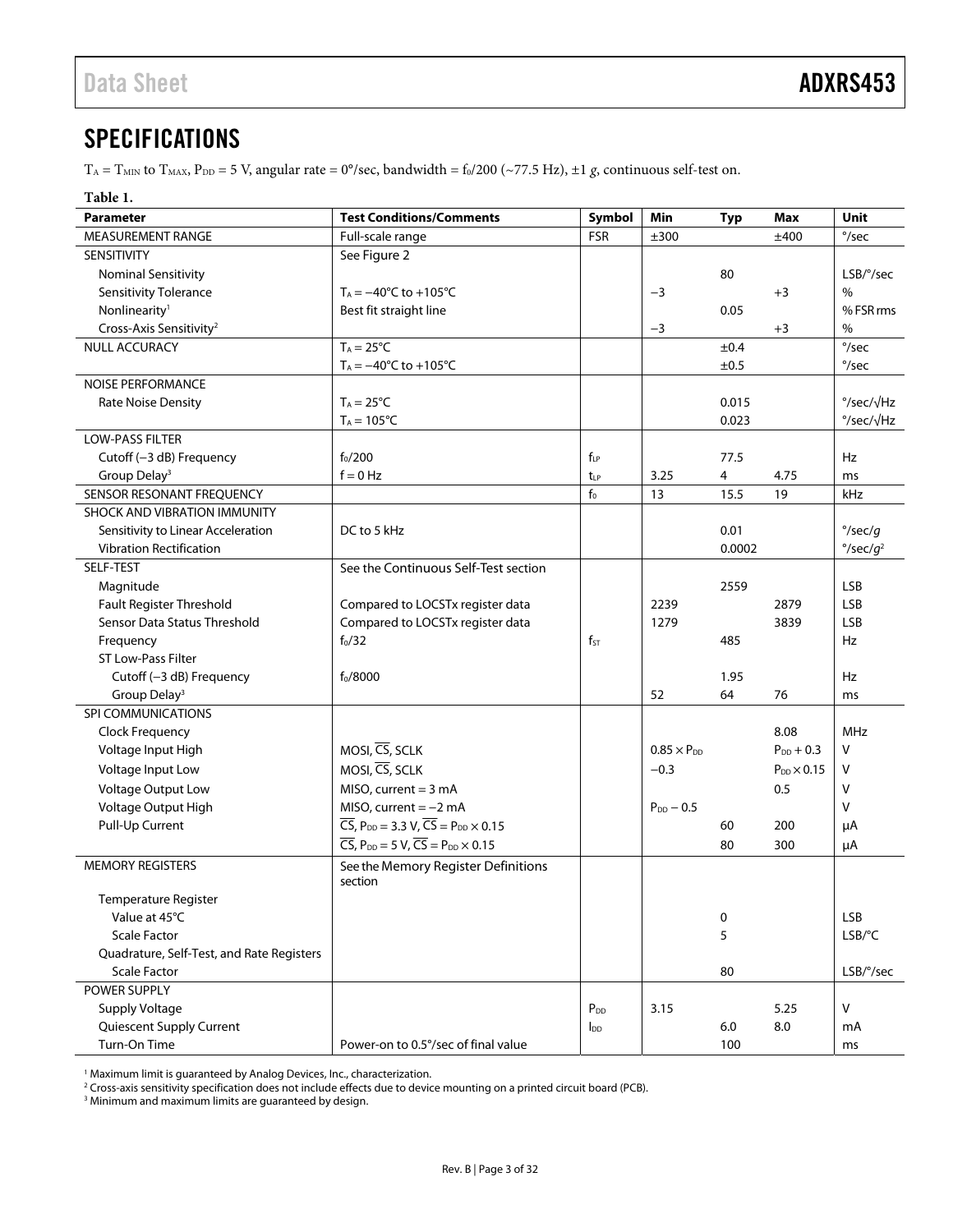### <span id="page-3-0"></span>ABSOLUTE MAXIMUM RATINGS

#### **Table 2.**

| Parameter                                                   | Rating                               |
|-------------------------------------------------------------|--------------------------------------|
| Acceleration (Any Axis, 0.5 ms)                             |                                      |
| Unpowered                                                   | 2000 q                               |
| Powered                                                     | 2000 $q$                             |
| Supply Voltage (P <sub>DD</sub> )                           | $-0.3$ V to $+6.0$ V                 |
| <b>Output Short-Circuit Duration</b><br>(Any Pin to Ground) | Indefinite                           |
| Operating Temperature Range                                 |                                      |
| LCC V Package                                               | $-55^{\circ}$ C to +125 $^{\circ}$ C |
| SOIC CAV Package                                            | $-40^{\circ}$ C to $+125^{\circ}$ C  |
| Storage Temperature Range                                   |                                      |
| LCC V Package                                               | $-65^{\circ}$ C to $+150^{\circ}$ C  |
| SOIC_CAV Package                                            | $-40^{\circ}$ C to $+150^{\circ}$ C  |

Stresses above those listed under Absolute Maximum Ratings may cause permanent damage to the device. This is a stress rating only; functional operation of the device at these or any other conditions above those indicated in the operational section of this specification is not implied. Exposure to absolute maximum rating conditions for extended periods may affect device reliability.

#### <span id="page-3-1"></span>**THERMAL RESISTANCE**

 $\theta_{JA}$  is specified for the worst-case conditions, that is, for a device soldered in a printed circuit board (PCB) for surface-mount packages.

#### **Table 3. Thermal Resistance**

<span id="page-3-7"></span><span id="page-3-6"></span><span id="page-3-5"></span>

| Package Type                    | Өл    | $\theta$ JC | Unit          |
|---------------------------------|-------|-------------|---------------|
| 16-Lead SOIC CAV (RG-16-1)      | 191.5 |             | $\degree$ C/W |
| 14-Lead Ceramic LCC V (EY-14-1) | 185.5 | 23          | $\degree$ C/W |

#### <span id="page-3-2"></span>**RATE SENSITIVE AXIS**

The ADXRS453 is available in two package options.

- The SOIC\_CAV package is for applications that require z-axis (yaw) rate sensing.
- The LCC<sub>V</sub> (vertical mount) package is for applications that require x-axis or y-axis (pitch or roll) rate sensing. The package has terminals on two faces. However, the terminals on the back are for internal evaluation only and should not be used in the end application. The terminals on the bottom of the package incorporate metallization bumps that ensure a minimum solder thickness for improved solder joint reliability. These bumps are not present on the back terminals and, therefore, poor solder joint reliability can be encountered if the back terminals are used in the end application. For the outline dimensions of this package, see [Figure 38.](#page-27-1)



<span id="page-3-4"></span>Figure 2. Rate Signal Increases with Clockwise Rotation

#### <span id="page-3-3"></span>**ESD CAUTION**



ESD (electrostatic discharge) sensitive device. Charged devices and circuit boards can discharge without detection. Although this product features patented or proprietary protection circuitry, damage may occur on devices subjected to high energy ESD. Therefore, proper ESD precautions should be taken to avoid performance degradation or loss of functionality.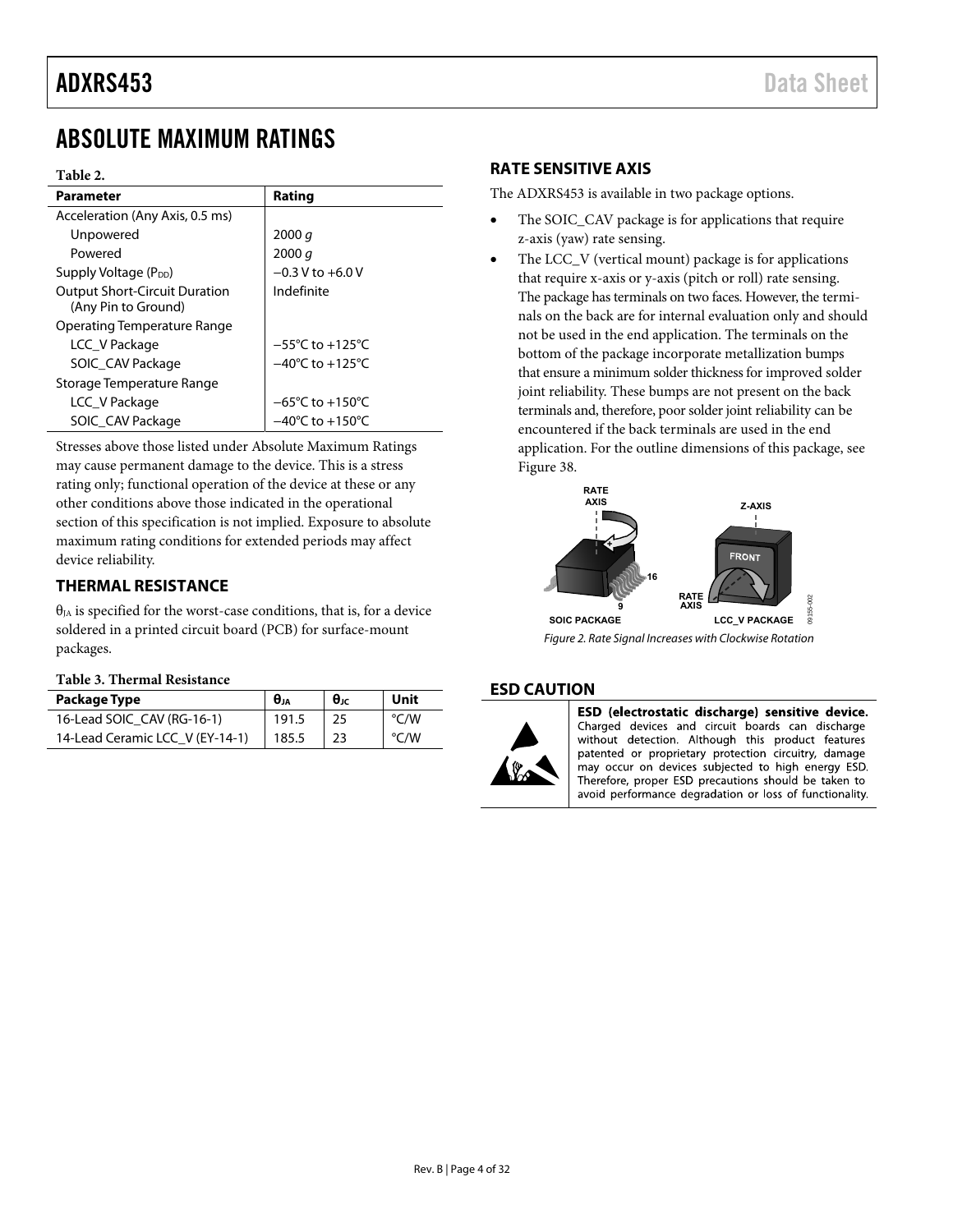### <span id="page-4-0"></span>PIN CONFIGURATIONS AND FUNCTION DESCRIPTIONS



Figure 3. Pin Configuration, 16-Lead SOIC\_CAV

09155-003

#### **Table 4. Pin Function Descriptions, 16-Lead SOIC\_CAV**

| Pin No. | Mnemonic               | <b>Description</b>                                                              |
|---------|------------------------|---------------------------------------------------------------------------------|
|         | $DV_{DD}$              | Digital Regulated Voltage. See Figure 25 for the application circuit diagram.   |
| 2       | <b>RSVD</b>            | Reserved. This pin must be connected to DVss.                                   |
| 3       | <b>RSVD</b>            | Reserved. This pin must be connected to DV <sub>SS</sub> .                      |
| 4       | $\overline{\text{CS}}$ | Chip Select.                                                                    |
| 5       | <b>MISO</b>            | Master In/Slave Out.                                                            |
| 6       | P <sub>DD</sub>        | Supply Voltage.                                                                 |
|         | $P_{SS}$               | Switching Regulator Ground.                                                     |
| 8       | Vx                     | High Voltage Switching Node. See Figure 25 for the application circuit diagram. |
| 9       | CP <sub>5</sub>        | High Voltage Supply. See Figure 25 for the application circuit diagram.         |
| 10      | <b>RSVD</b>            | Reserved. This pin must be connected to DV <sub>SS</sub> .                      |
| 11      | <b>AV<sub>SS</sub></b> | Analog Ground.                                                                  |
| 12      | <b>RSVD</b>            | Reserved. This pin must be connected to DV <sub>SS</sub> .                      |
| 13      | <b>DVss</b>            | Digital Signal Ground.                                                          |
| 14      | AV <sub>DD</sub>       | Analog Regulated Voltage. See Figure 25 for the application circuit diagram.    |
| 15      | <b>MOSI</b>            | Master Out/Slave In.                                                            |
| 16      | <b>SCLK</b>            | SPI Clock.                                                                      |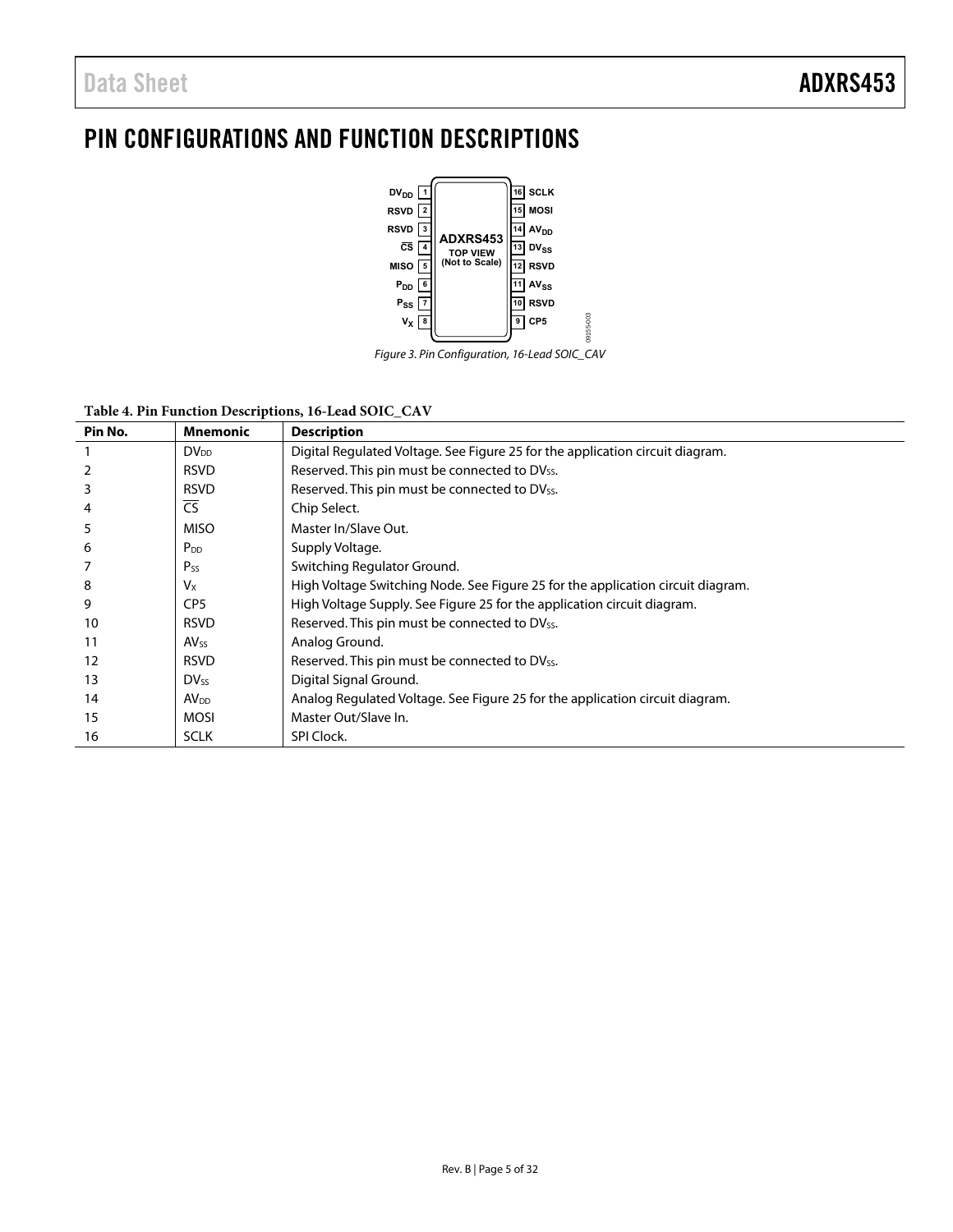

**Table 5. Pin Function Descriptions, 14-Terminal LCC\_V** 

| Pin No. | Mnemonic               | <b>Description</b>                                                              |
|---------|------------------------|---------------------------------------------------------------------------------|
|         | <b>AVss</b>            | Analog Ground.                                                                  |
| 2       | AV <sub>DD</sub>       | Analog Regulated Voltage. See Figure 26 for the application circuit diagram.    |
| 3       | <b>MISO</b>            | Master In/Slave Out.                                                            |
| 4       | $DV_{DD}$              | Digital Regulated Voltage. See Figure 26 for the application circuit diagram.   |
| 5       | <b>SCLK</b>            | SPI Clock.                                                                      |
| 6       | CP <sub>5</sub>        | High Voltage Supply. See Figure 26 for the application circuit diagram.         |
|         | <b>RSVD</b>            | Reserved. This pin must be connected to DV <sub>SS</sub> .                      |
| 8       | <b>RSVD</b>            | Reserved. This pin must be connected to DV <sub>SS</sub> .                      |
| 9       | Vx                     | High Voltage Switching Node. See Figure 26 for the application circuit diagram. |
| 10      | $\overline{\text{CS}}$ | Chip Select.                                                                    |
| 11      | <b>DVss</b>            | Digital Signal Ground.                                                          |
| 12      | <b>MOSI</b>            | Master Out/Slave In.                                                            |
| 13      | $P_{SS}$               | Switching Regulator Ground.                                                     |
| 14      | $P_{DD}$               | Supply Voltage.                                                                 |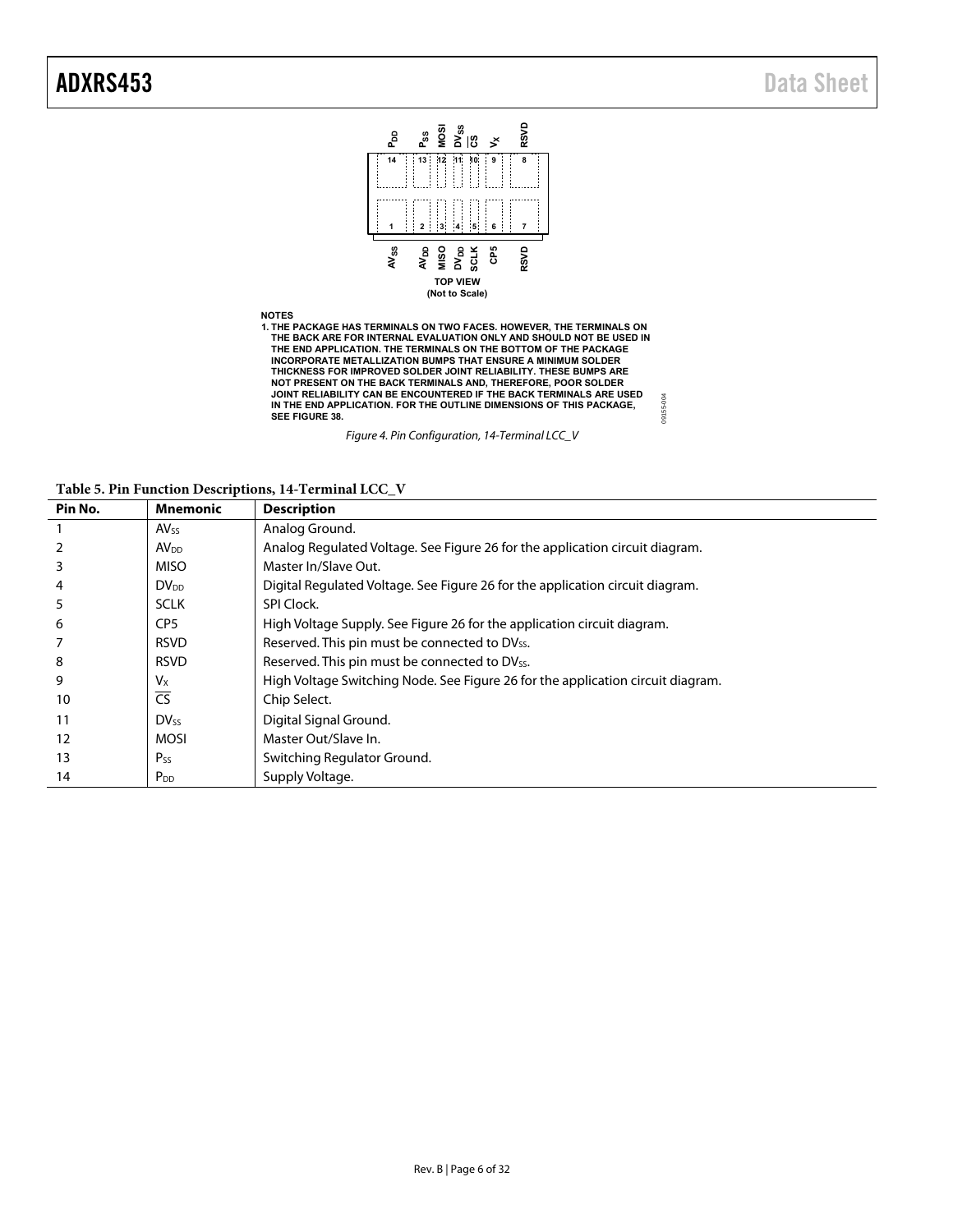### <span id="page-6-0"></span>TYPICAL PERFORMANCE CHARACTERISTICS



Figure 7. SOIC\_CAV Sensitivity Error at 25°C





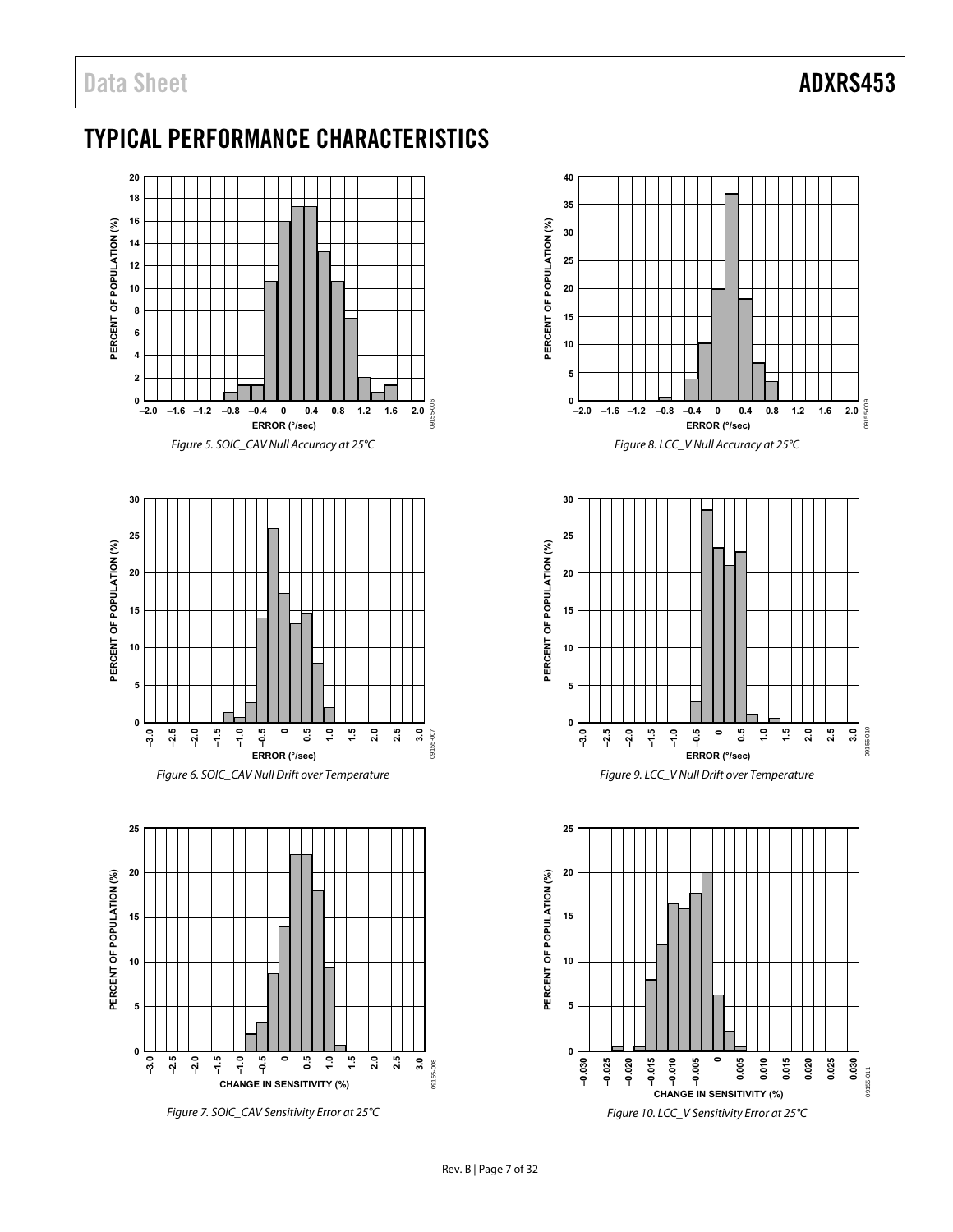### ADXRS453 Data Sheet





Figure 12. Typical Root Allan Variance at 40°C



Figure 13. Null Output over Temperature, 16 Devices Soldered on PCB



Figure 14. LCC\_V Sensitivity Drift over Temperature



Figure 15. Typical Root Allan Variance at 105°C



Figure 16. Sensitivity over Temperature, 16 Devices Soldered on PCB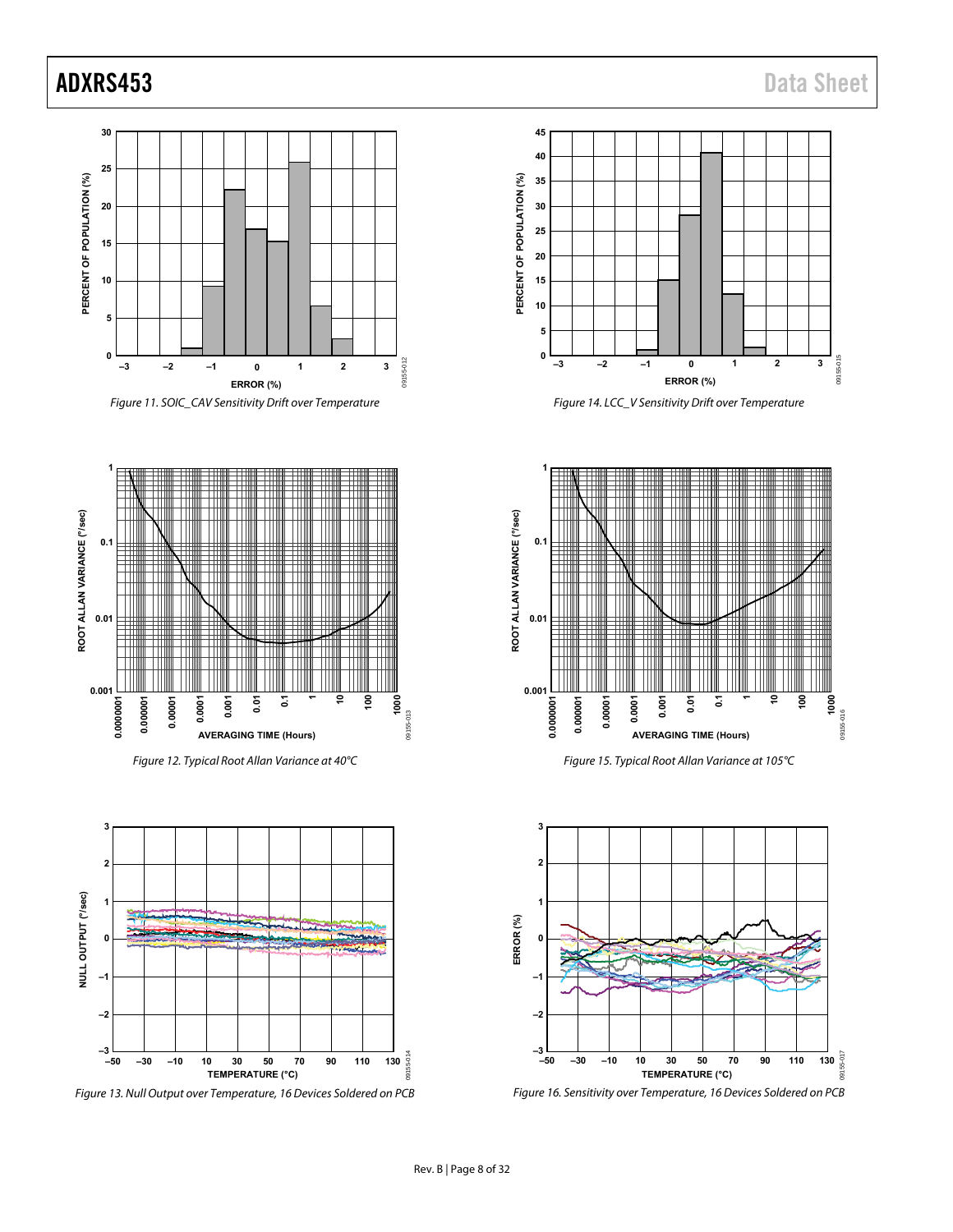### <span id="page-8-0"></span>THEORY OF OPERATION

The ADXRS453 operates on the principle of a resonator gyroscope. [Figure 17 s](#page-8-2)hows a simplified version of one of four polysilicon sensing structures. Each sensing structure contains a dither frame that is electrostatically driven to resonance. This produces the necessary velocity element to produce a Coriolis force when the device experiences angular rate. In the SOIC\_CAV package, the ADXRS453 is designed to sense a z-axis (yaw) angular rate; the LCC\_V vertical mount package orients the device such that it can sense pitch or roll angular rate on the same PCB.



Figure 17. Simplified Gyroscope Sensing Structure

<span id="page-8-2"></span>When the sensing structure is exposed to angular rate, the resulting Coriolis force couples into an outer sense frame, which contains movable fingers that are placed between fixed pickoff fingers. This forms a capacitive pickoff structure that senses Coriolis motion. The resulting signal is fed to a series of gain and demodulation stages that produce the electrical rate signal output. The quad sensor design rejects linear and angular acceleration, including external *g*-forces and vibration. This is achieved by mechanically coupling the four sensing structures such that external *g*-forces appear as common-mode signals that can be removed by the fully differential architecture implemented in the ADXRS453.

The resonator requires 22.5 V (typical) for operation. Because only 5 V is typically available in most applications, a switching regulator is included on chip.

#### <span id="page-8-1"></span>**CONTINUOUS SELF-TEST**

The ADXRS453 gyroscope implements a complete electromechanical self-test. An electrostatic force is applied to the gyroscope frame, resulting in a deflection of the capacitive sense fingers. This deflection is exactly equivalent to deflection that occurs as a result of external rate input. The output from the beam structure is processed by the same signal chain as a true rate output signal, providing complete coverage of both the electrical and mechanical components.

The electromechanical self-test is performed continuously during operation at a rate higher than the output bandwidth of the device. The self-test routine generates equivalent positive and negative rate deflections. This information can then be filtered with no overall effect on the demodulated rate output.



The difference amplitude between the positive and negative self-test deflections is filtered to  $f_0/8000$  ( $\sim$ 1.95 Hz) and is continuously monitored and compared to hard-coded self-test limits. If the measured amplitude exceeds these limits (listed in [Table 1\)](#page-2-1), one of two error conditions is asserted, depending on the magnitude of the self-test error.

- For less severe self-test error magnitudes, the CST bit of the fault register is asserted. However, the status bits (ST[1:0]) in the sensor data response remain set to 01 for valid sensor data.
- For more severe self-test errors, the CST bit of the fault register is asserted and the status bits  $(ST[1:0])$  in the sensor data response are set to 00 for invalid sensor data.

[Table 1](#page-2-1) lists the thresholds for both of these failure conditions. If desired, the user can access the self-test information by issuing a read command to the self-test memory register (Address 0x04). See the [SPI Communication Protocol s](#page-13-0)ection for more information about error reporting.

09155-018

09155-018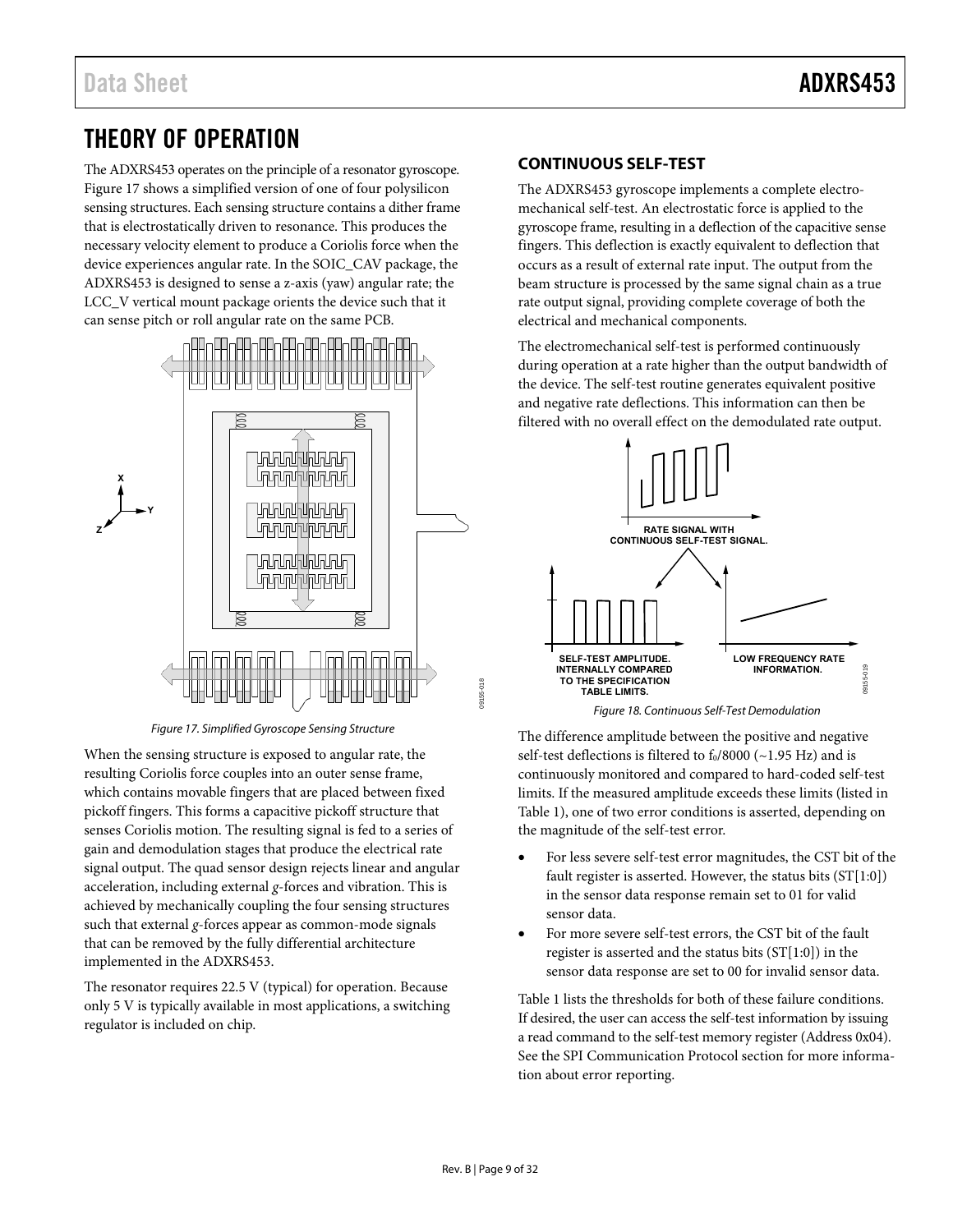### ADXRS453 Data Sheet

### <span id="page-9-0"></span>MECHANICAL PERFORMANCE

The ADXRS453 has excellent shock and vibration rejection. [Figure 19 s](#page-9-1)hows the output noise response of the ADXRS453 in a vibration free environment. [Figure 20 s](#page-9-2)hows the response of the same device to 15 *g* rms random vibration (50 Hz to 5 kHz). As shown in [Figure 20,](#page-9-2) no frequencies are particularly sensitive to vibration. Response to vibration in all axes is similar.



<span id="page-9-1"></span>Figure 19. ADXRS453 Output Noise Response with No Vibration Applied



<span id="page-9-2"></span>Figure 20. ADXRS453 Output Noise Response with 15 g RMS Random Vibration (50 Hz to 5 kHz) Applied

Shock response is also excellent, as shown i[n Figure 21](#page-9-3) and [Figure 22.](#page-9-4) [Figure 21 s](#page-9-3)hows a 99 *g* input stimulus applied to each axis, and [Figure 22 s](#page-9-4)hows the typical response to this shock in each axis. Shock response of 0.01°/sec/*g* is apparent.

<span id="page-9-3"></span>

<span id="page-9-4"></span>Figure 22. Typical Output Response Due to 99 g Shock (se[e Figure 21\)](#page-9-3) 

09155-021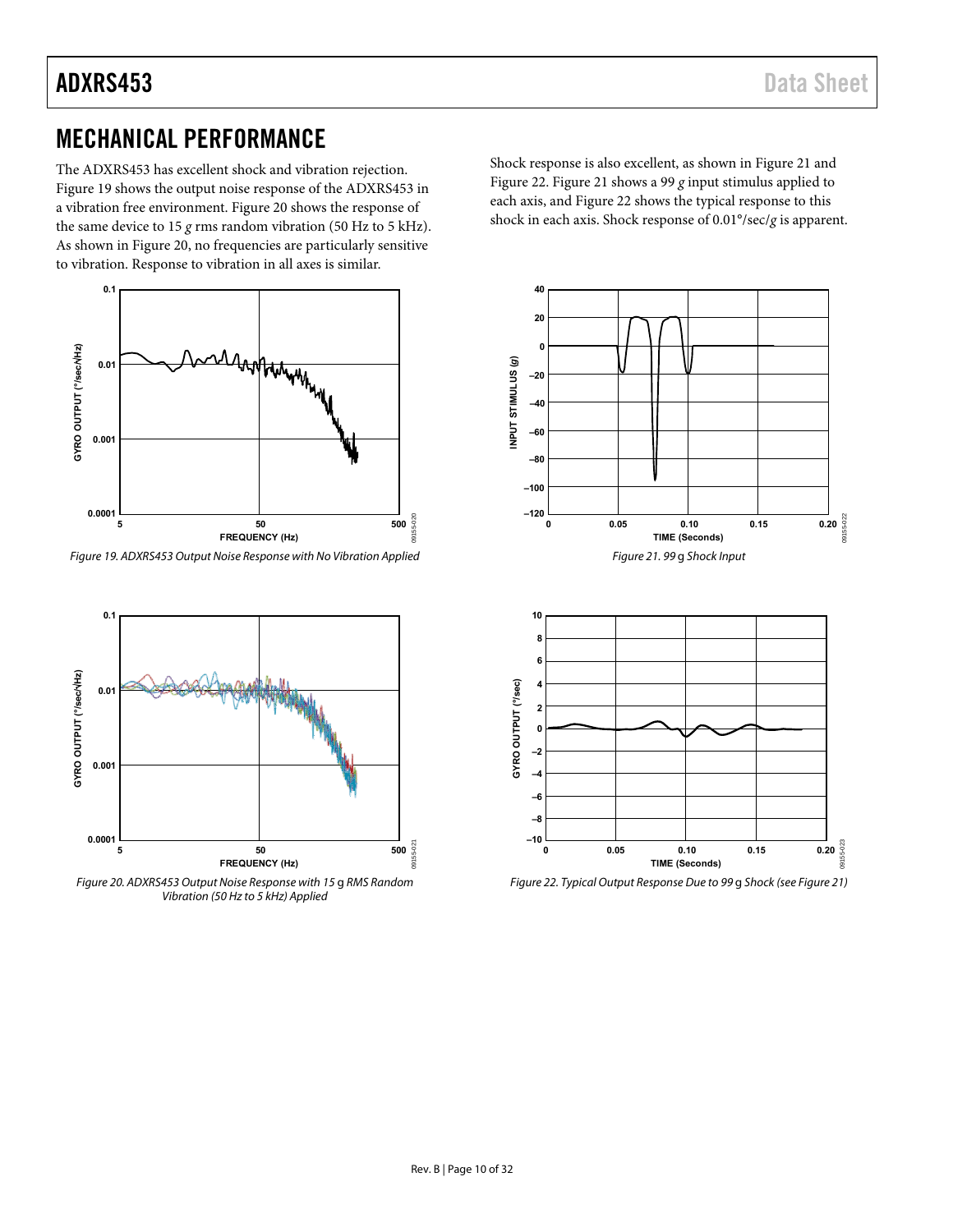### <span id="page-10-0"></span>NOISE PERFORMANCE

The ADXRS453 noise performance is very consistent from device to device and varies very predictably with temperature. [Table 6](#page-10-1) contains statistical noise data at three temperature points for a large population of ADXRS453 devices (more than 3000 parts from several manufacturing lots).

#### <span id="page-10-1"></span>**Table 6. Statistical Noise Data**

|                    | Noise ( $\degree$ /sec/ $\sqrt{Hz}$ ) |                           |  |
|--------------------|---------------------------------------|---------------------------|--|
| <b>Temperature</b> | Mean                                  | <b>Standard Deviation</b> |  |
| –40°C              | 0.0109                                | 0.0012                    |  |
| $+25^{\circ}$ C    | 0.0149                                | 0.0015                    |  |
| $+105^{\circ}$ C   | 0.0222                                | 0.0019                    |  |

Noise increases fairly linearly with temperature, as shown in [Figure 23.](#page-10-2) 



<span id="page-10-2"></span>Figure 23. Noise Density vs. Temperature, 16 Devices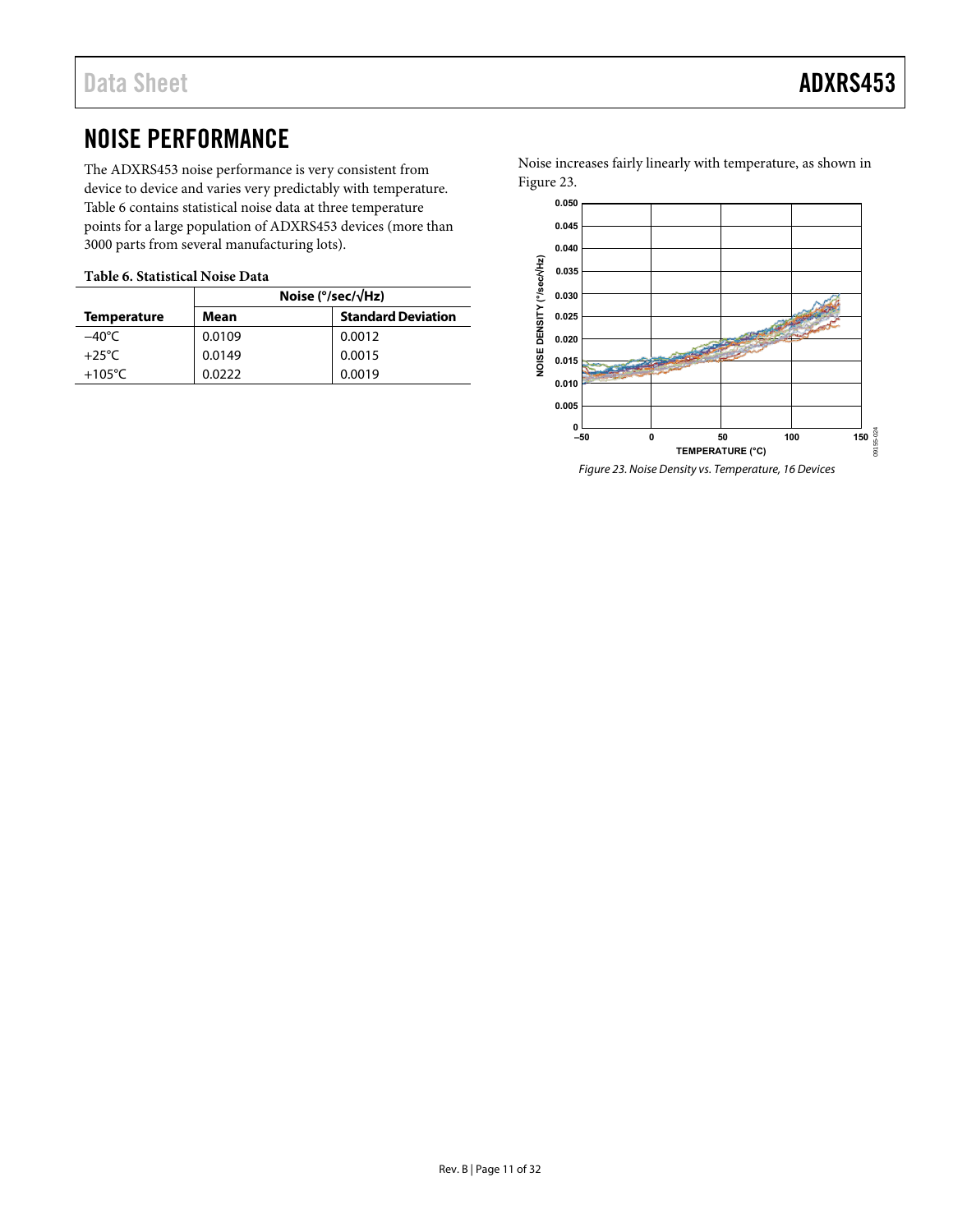### <span id="page-11-0"></span>APPLICATIONS INFORMATION

### <span id="page-11-1"></span>**CALIBRATED PERFORMANCE**

The ADXRS453 gyroscope uses internal EEPROM memory to store its temperature calibration information. The calibration information is encoded into the device during factory test. The calibration data is used to perform offset, gain, and self-test corrections over temperature. By storing this information internally, the ADXRS453 eliminates the need for the customer to perform system level temperature calibration.

#### <span id="page-11-2"></span>**MECHANICAL CONSIDERATIONS FOR MOUNTING**

Mount the ADXRS453 in a location close to a hard mounting point of the PCB. Mounting the ADXRS453 at an unsupported PCB location (that is, at the end of a lever or in the middle of a trampoline, as shown in [Figure 24\)](#page-11-6) can result in apparent measurement errors because the gyroscope is subject to the resonant vibration of the PCB. Locating the gyroscope near a hard mounting point helps to ensure that any PCB resonances at the gyroscope are above the frequency at which harmful aliasing with the internal electronics can occur. To ensure that aliased signals do not couple into the baseband measurement range, design the module so that the first system level resonance occurs at a frequency higher than 800 Hz.



#### <span id="page-11-6"></span><span id="page-11-3"></span>**APPLICATION CIRCUITS**

[Figure 25 a](#page-11-4)n[d Figure 26](#page-11-5) show the recommended application circuits for the ADXRS453 gyroscope. These application circuits provide a connection reference for the available package types. Note that DV<sub>DD</sub>, AV<sub>DD</sub>, and P<sub>DD</sub> are all individually connected to ground through 1 μF capacitors; do not connect these supplies together. In addition, an external diode and inductor must be connected for proper operation of the internal shunt regulator (see [Table 7\)](#page-11-7). These components allow the internal resonator drive voltage to reach its required level.

<span id="page-11-7"></span>

| Component | Qty | <b>Description</b>      |
|-----------|-----|-------------------------|
| Inductor  |     | 470 µH                  |
| Diode     |     | >24 V breakdown voltage |
| Capacitor |     | 1 µF                    |
| Capacitor |     | 100 nF                  |



<span id="page-11-4"></span>Figure 25. Recommended Application Circuit, SOIC\_CAV Package



<span id="page-11-5"></span>Figure 26. Recommended Application Circuit, LCC\_V Package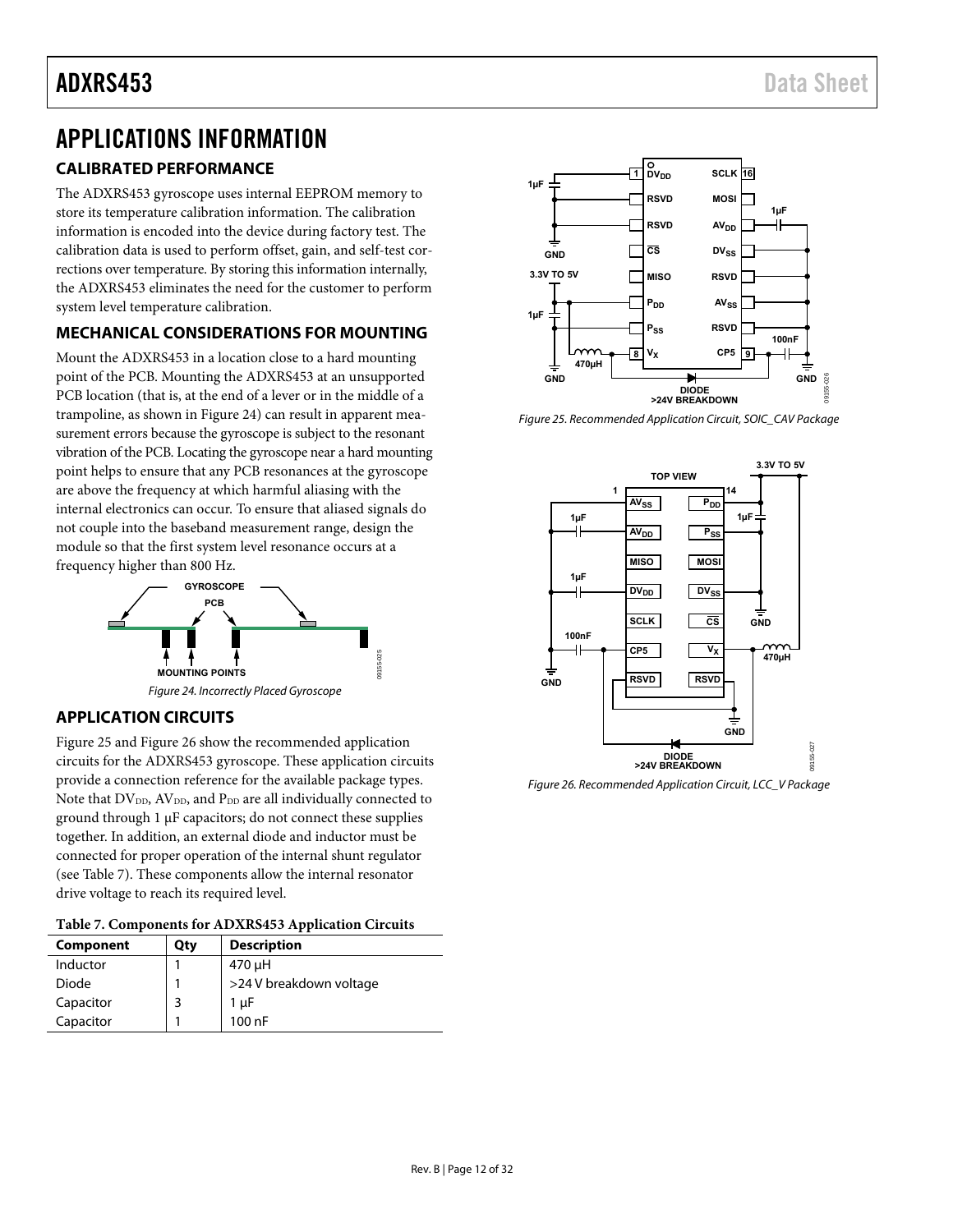#### <span id="page-12-0"></span>**ADXRS453 SIGNAL CHAIN TIMING**

The ADXRS453 primary signal chain is shown in [Figure 27.](#page-12-1) The signal chain is the series of necessary functional circuit blocks through which the rate data is generated and processed. This sequence of electromechanical elements determines how quickly the device can translate an external rate input stimulus to an SPI word that is sent to the master device.

The group delay, which is a function of the filter characteristic, is the time required for the output of the low-pass filter to be within 10% of the external rate input. I[n Figure 27,](#page-12-1) the group delay is shown to be ~4 ms. Additional delay can be observed due to the timing of SPI transactions and the population of the rate data into the internal device registers. [Figure 27 i](#page-12-1)llustrates this delay through each element of the signal chain.

The transfer function for the rate data LPF is given as

$$
\left[\frac{1-Z^{-64}}{1-Z^{-1}}\right]^2
$$
 where:

$$
T = \frac{1}{f_o} = \frac{1}{16 \text{ kHz (typ)}}
$$

(*f0* is the resonant frequency of the ADXRS453.)

The transfer function for the continuous self-test LPF is given as

$$
\frac{1}{64 - (63 \times Z^{-1})}
$$

where:

$$
T = \frac{16}{f_0} = 1 \text{ ms (typ)}
$$

(*f0* is the resonant frequency of the ADXRS453.)



<span id="page-12-1"></span>Figure 27. Primary Signal Chain and Associated Delays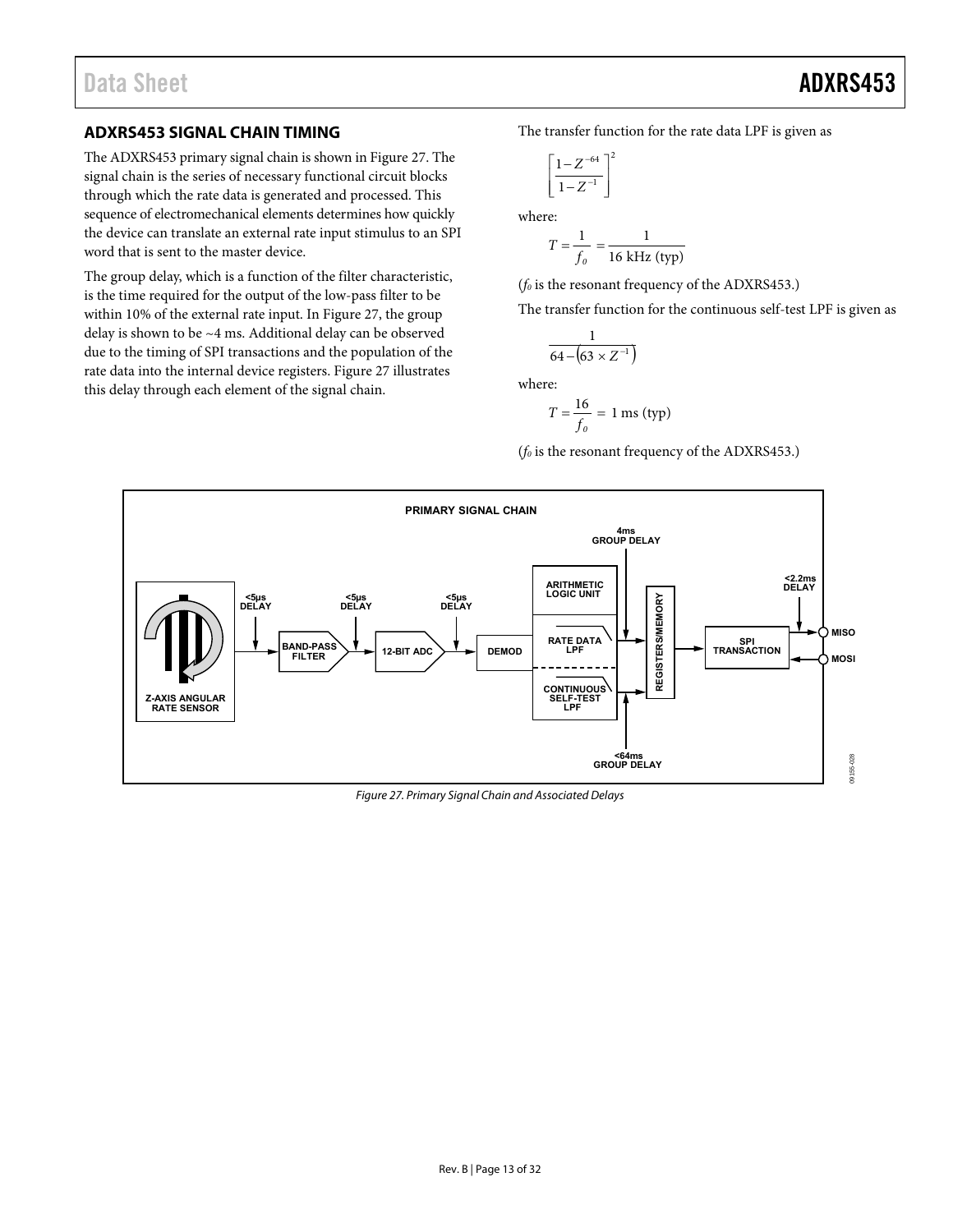### <span id="page-13-0"></span>SPI COMMUNICATION PROTOCOL

#### <span id="page-13-1"></span>**COMMAND/RESPONSE**

Input/output is handled through a 32-bit command/response SPI interface. With the command/response SPI interface, the response to a command is issued during the next sequential SPI exchange (se[e Figure 28\)](#page-13-2).

The format for the interface is defined as follows:

*Clock Phase* = *Clock Polarity* = 0

[Table 9](#page-13-3) shows the commands that can be sent from the master device to the gyroscope[. Table 10](#page-13-4) shows the responses to these commands from the gyroscope. For descriptions of the bits in the commands and responses, see the [Command/Response Bit](#page-16-0)  [Definitions](#page-16-0) section and the [Fault Register Bit Definitions](#page-17-0)  section.

The device response to the initial command is 0x00000001. This response prevents the transmission of random data to the master device upon the initial command/response exchange.

The SPI interface uses the ADXRS453 pins described i[n Table 8.](#page-13-5) 

<span id="page-13-5"></span>**Table 8. SPI Signals** 

| <b>Signal</b>           | Pin         | <b>Description</b>                                                                 |
|-------------------------|-------------|------------------------------------------------------------------------------------|
| <b>Serial Clock</b>     | <b>SCLK</b> | Exactly 32 clock cycles during CS active                                           |
| Chip Select             | CS.         | Active low chip select pin                                                         |
| Master Out/<br>Slave In | <b>MOSI</b> | Input for data sent to the gyroscope<br>(slave) from the main controller (master)  |
| Master In/<br>Slave Out | <b>MISO</b> | Output for data sent to the main controller<br>(master) from the gyroscope (slave) |



#### <span id="page-13-3"></span><span id="page-13-2"></span>**Table 9. SPI Commands**

|                | Bit       |           |                 |      |                         |  |  |             |           |                |    |                 |    |                                                      |            |     |       |    |     |    |    |          |    |                 |                |    |                 |    |
|----------------|-----------|-----------|-----------------|------|-------------------------|--|--|-------------|-----------|----------------|----|-----------------|----|------------------------------------------------------|------------|-----|-------|----|-----|----|----|----------|----|-----------------|----------------|----|-----------------|----|
| Command 31  30 |           | <b>29</b> | <b>28</b>       | - 27 | 26                      |  |  | 25 24 23 22 | 121       | <b>20</b>      | 19 | 18              | 17 | 16                                                   | <b>115</b> | -14 | 13 12 | 11 | 109 | 18 | 17 | <b>6</b> | 15 | 14              |                | 12 |                 | 10 |
| Sensor<br>Data | SQ1 SQ0 1 |           | SQ <sub>2</sub> |      |                         |  |  |             |           |                |    |                 |    |                                                      |            |     |       |    |     |    |    |          |    |                 |                |    | <b>CHK</b> F    |    |
| Read           | 10        | 10        |                 |      | SM2 SM1 SM0 A8 A7 A6 A5 |  |  |             | <b>A4</b> | A <sub>3</sub> | A2 | <b>A1</b>       | A0 |                                                      |            |     |       |    |     |    |    |          |    |                 |                |    |                 |    |
| Write          |           | 10        |                 |      | SM2 SM1 SM0 A8 A7 A6 A5 |  |  |             | <b>A4</b> | A <sub>3</sub> | A2 | IA <sub>1</sub> | A0 | D15  D14  D13  D12  D11  D10  D9  D8  D7  D6  D5  D4 |            |     |       |    |     |    |    |          |    | I <sub>D3</sub> | D <sub>2</sub> | D1 | 1D <sub>0</sub> |    |

#### <span id="page-13-4"></span>**Table 10. SPI Responses**

|                |                |              |                 |  |                             |     |                                                                     |           |           |            |            | Bit   |              |  |                |                          |    |                                                                            |    |                          |  |    |                |
|----------------|----------------|--------------|-----------------|--|-----------------------------|-----|---------------------------------------------------------------------|-----------|-----------|------------|------------|-------|--------------|--|----------------|--------------------------|----|----------------------------------------------------------------------------|----|--------------------------|--|----|----------------|
| Command 31     | <b>30</b>      | $ 29\rangle$ |                 |  | 28   27   26   25   24   23 | 122 | 21                                                                  | <b>20</b> | <b>19</b> | l 18       | 17         | 16 15 | 14 13 12 11  |  | 10             | 19                       | 18 | 7                                                                          | 16 | 15                       |  | 12 |                |
| Sensor<br>Data |                |              |                 |  |                             |     | SQ2 SQ1 SQ0 P0  ST1 ST0 D15 D14 D13 D12 D11  D10 D9  D8  D7  D6  D5 |           |           |            |            |       | ID4 D3 D2 D1 |  | D <sub>0</sub> |                          |    | <b>PLL</b> O                                                               |    | INVM POR PWR ICST CHK P1 |  |    |                |
| Read           |                | l0           | PO <sub>1</sub> |  | $\overline{0}$              |     | ISM2ISM1ISM0ID15ID14ID13ID12ID11ID10ID9ID8ID7ID6                    |           |           |            |            |       |              |  | D <sub>5</sub> | $D4$ $D3$ $D2$ $D1$ $D0$ |    |                                                                            |    |                          |  |    | P <sub>1</sub> |
| Write          | $\overline{0}$ |              | IPO I           |  | 10                          |     | SM2 SM1 SM0 D15 D14 D13 D12 D11 D10 D9 D8 D7 D6                     |           |           |            |            |       |              |  | D <sub>5</sub> |                          |    | D <sub>4</sub> D <sub>3</sub> D <sub>2</sub> D <sub>1</sub> D <sub>0</sub> |    |                          |  |    | P <sub>1</sub> |
| R/W Error 0    | $\overline{0}$ | 10           | IPO I           |  | 10                          |     | SM2 SM1 SM0 O                                                       |           | 10        | <b>SPI</b> | <b>IRE</b> | IDU   |              |  |                |                          |    | PLL O                                                                      |    | NVM POR PWR CST CHK P1   |  |    |                |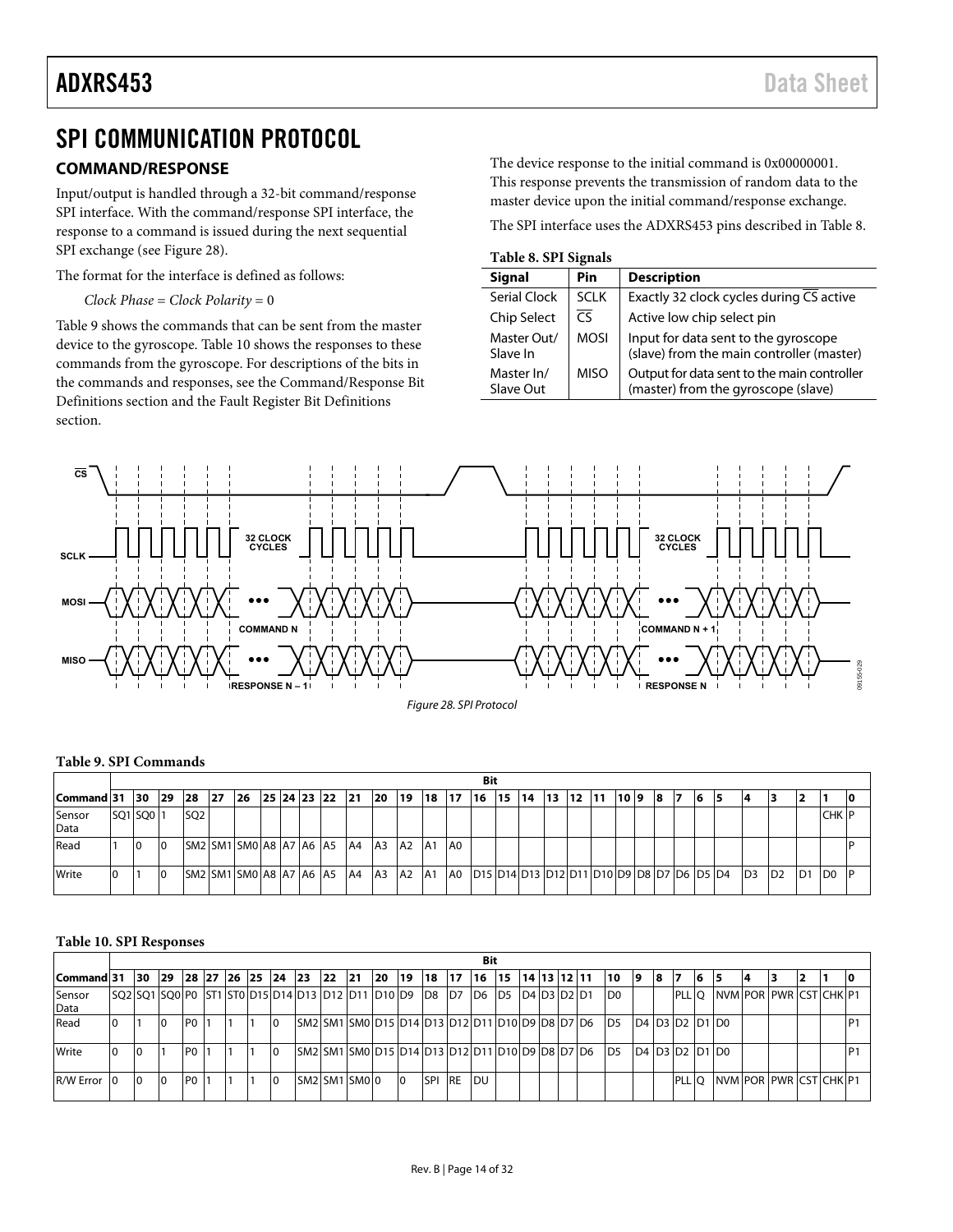#### <span id="page-14-0"></span>**DEVICE DATA LATCHING**

To allow for rapid acquisition of data from the ADXRS453, device data latching is implemented, as shown i[n Figure 29.](#page-14-1)  When the chip select pin is asserted  $(\overline{\text{CS}}\text{ goes low})$ , the data in the device is latched into memory. When the full MOSI command is received and the chip select pin is deasserted (CS goes high), the data is shifted into the SPI port registers in preparation for the next sequential command/response exchange. Device data latching allows for an extremely fast sequential transfer delay of 0.1 μs (see [Table 11\)](#page-15-1).

Note that the transmitted data is only as recent as the sequential transmission delay implemented by the system. Conditions that result in a sequential transfer delay of several seconds cause the next sequential device response to contain data that is several seconds old.

<span id="page-14-1"></span>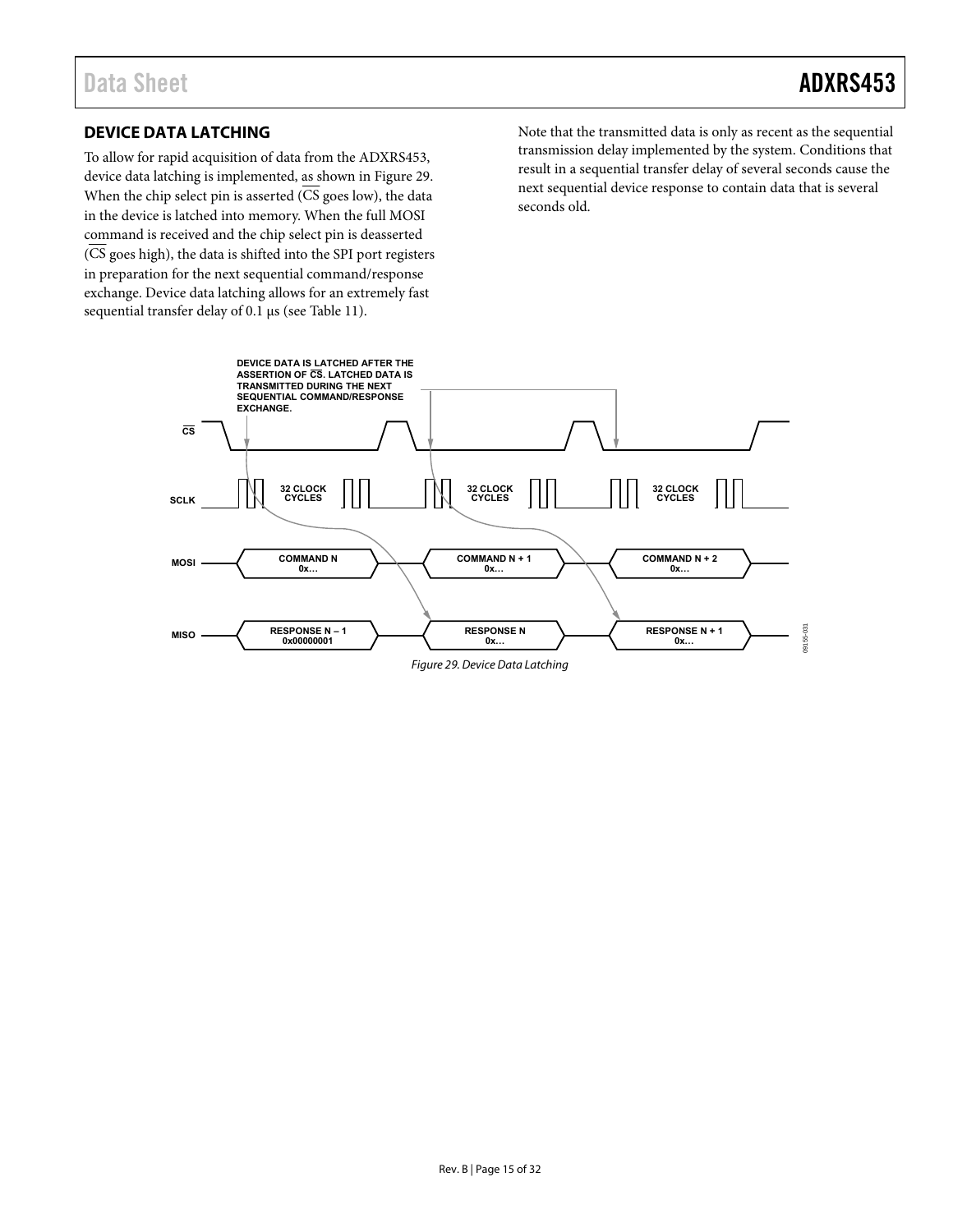### ADXRS453 Data Sheet

#### <span id="page-15-0"></span>**SPI TIMING CHARACTERISTICS**

The following conditions apply to the SPI command/response timing characteristics in [Table 11:](#page-15-1) 

- All timing parameter are guaranteed through characterization.
- $\bullet$  All timing is shown with respect to 10% DV<sub>DD</sub> and 90% of the actual delivered voltage waveform.

<span id="page-15-1"></span>

|  |  | Table 11. SPI Command/Response Timing Characteristics |
|--|--|-------------------------------------------------------|
|--|--|-------------------------------------------------------|

- Parameters are valid for  $3.0 \text{ V} \leq \text{DV}_{DD} \leq 5.5 \text{ V}$ .
- Capacitive load for all signals is assumed to be ≤80 pF.
- Ambient temperature is −40°C ≤ TA ≤ +105°C.
- The MISO pull-up is 47 k $\Omega$  or 110 µA.

|                                    | Table 11. 911 Command/Response Thinnig Characteristics |      |            |                                     |
|------------------------------------|--------------------------------------------------------|------|------------|-------------------------------------|
| Symbol                             | Min                                                    | Max  | Unit       | <b>Description</b>                  |
| $f_{OP}$                           |                                                        | 8.08 | <b>MHz</b> | SPI operating frequency             |
| t <sub>sclkH</sub>                 | $1/2 \times t_{SCLK} - 13$                             |      | ns         | SCLK high time                      |
| tsclkl                             | $1/2 \times t$ SCLK – 13                               |      | ns         | <b>SCLK</b> low time                |
| t <sub>sclk</sub>                  | 123.7                                                  |      | ns         | SCLK period                         |
| tF                                 | 5.5                                                    | 13   | ns         | <b>SCLK fall time</b>               |
| t <sub>R</sub>                     | 5.5                                                    | 13   | ns         | <b>SCLK</b> rise time               |
| tsu                                | 37                                                     |      | ns         | Data input (MOSI) setup time        |
| <b>t</b> <sub>HIGH</sub>           | 49                                                     |      | ns         | Data input (MOSI) hold time         |
| t <sub>A</sub>                     |                                                        | 20   | ns         | Data output (MISO) access time      |
| tv                                 |                                                        | 40   | ns         | Data output (MISO) valid after SCLK |
| t <sub>LAG_MISO</sub>              | $\mathbf 0$                                            |      | ns         | Data output (MISO) lag time         |
| t <sub>DIS</sub>                   |                                                        | 40   | ns         | Data output (MISO) disable time     |
| <b>t</b> LEAD                      | $1/2 \times t$ <sub>SCLK</sub>                         |      | ns         | Enable (CS) lead time               |
| t <sub>LAG_CS</sub>                | $1/2 \times t$ <sub>SCLK</sub>                         |      | ns         | Enable $(\overline{CS})$ lag time   |
| $t_{\scriptscriptstyle \text{TD}}$ | 0.1                                                    |      | μs         | Sequential transfer delay           |

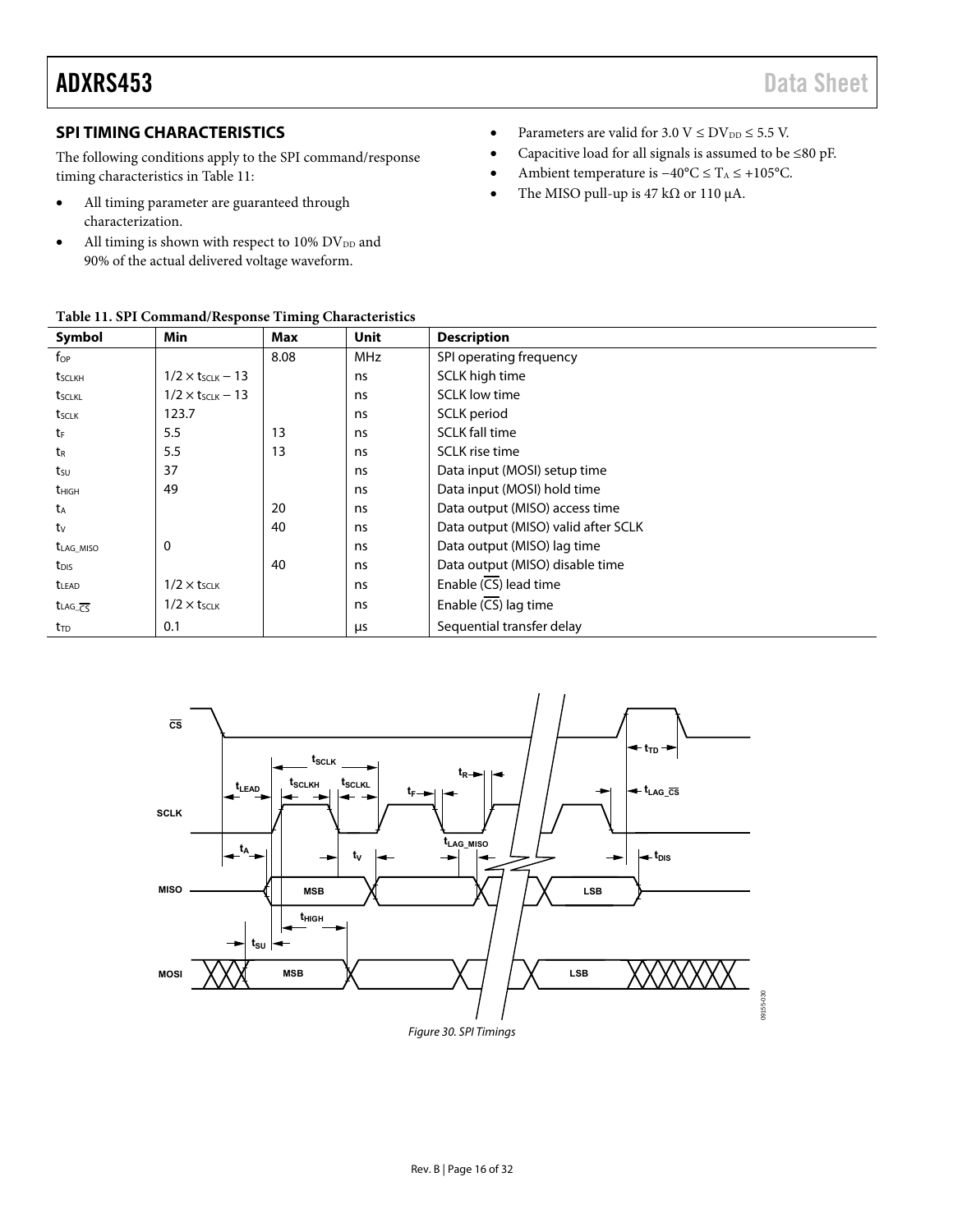#### <span id="page-16-0"></span>**COMMAND/RESPONSE BIT DEFINITIONS**

#### **Table 12. SPI Interface Bit Definitions**

| <b>Bits</b>                        | <b>Description</b>                |
|------------------------------------|-----------------------------------|
| SQ2 to SQ0                         | Sequence bits (from master)       |
| SM <sub>2</sub> to SM <sub>0</sub> | Sensor module bits (from master)  |
| A8 to A0                           | Register address                  |
| D <sub>15</sub> to D <sub>0</sub>  | Data                              |
| P                                  | Command odd parity                |
| SPI                                | SPI command/response              |
| <b>RE</b>                          | Request error                     |
| DU                                 | Data unavailable                  |
| ST1, ST0                           | Status bits                       |
| P0                                 | Response, odd parity, Bits[31:16] |
| P1                                 | Response, odd parity, Bits[31:0]  |

#### **SQ2 to SQ0 Bits**

The SQ2 to SQ0 bits provide the system with a means of synchronizing the data samples that are received from multiple sensors. To facilitate correct synchronization, the ADXRS453 gyroscope includes the SQ[2:0] bits in the response sequence as they were received in the request.

#### **SM2 to SM0 Bits**

The SM2 to SM0 bits are the sensor module bits from the master device. These bits are not implemented in the ADXRS453 and are hard-coded to 000 for all occurrences.

#### **A8 to A0 Bits**

The A8 to A0 bits represent the memory address for data read or data write. These bits should be supplied by the master when the memory registers are being accessed; these bits are ignored for all sensor data requests. For a complete description of the available memory registers, see th[e Memory Register Definitions s](#page-22-0)ection.

#### **D15 to D0 Bits**

The D15 to D0 bits are the 16-bit device data, which can contain any of the following:

- Data from the master to be written to a memory register, as specified by the A8 to A0 bits.
- Sensor rate output data from the slave.
- Device data from the slave read from the memory register specified by the A8 to A0 bits, as well as the data from the next sequential register.
- Following a write command, the 16-bit data that is written to the specified memory register in the ADXRS453 and is reflected back to the master device for correlation.

#### **P Bit**

A parity bit (P) is required for all master-to-slave data transmissions. The communication protocol requires one parity bit to achieve odd parity for the entire 32-bit command. "Don't care" bits are also factored into the parity calculation.

#### **SPI Bit**

The SPI bit is set when either of the following occurs:

- Too many or not enough bits were transmitted.
- A message from the control module contains a parity error.

A SPI error causes the device to issue a R/W error response regardless of the SPI command type issued by the master device (se[e Table 10\)](#page-13-4). In addition, any error during a sensor data request results in the device issuing a read/write error.

#### **RE Bit**

The request error (RE) bit is the communication error bit transmitted from the ADXRS453 device to the control module. Request errors can occur when

- An invalid command is sent from the control module.
- A read/write command specifies an invalid memory register.
- A write command attempted to write to a nonwritable memory register.

#### **DU Bit**

After the chip select pin is deasserted ( $\overline{\text{CS}}$  goes high), the user must wait 0.1 μs before reasserting the  $\overline{CS}$  pin to initiate another command/response frame with the device. Failure to adhere to this timing specification may result in a data unavailable (DU) error.

#### <span id="page-16-2"></span>**ST1 and ST0 Bits**

The status bits (ST1 and ST0) are used to signal to the master device the type of data contained in the response message (see [Table 13\)](#page-16-1).

| ST[1:0] | <b>Contents of Bits[D15:D0]</b>       |
|---------|---------------------------------------|
| ΩO      | Invalid data for sensor data response |
| 01      | Valid sensor data                     |
| 10      | Sensor self-test data                 |
|         | Read/write response                   |

#### <span id="page-16-1"></span>**Table 13. Status Bit Code Definitions**

Either of the following conditions can result in the ST[1:0] bits being set to 00 during a sensor data response:

- The self-test response is sufficiently different from its nominal value (see th[e Specifications](#page-2-0) section for the appropriate limits).
- The PLL fault bit is active (see the [PLL Bit s](#page-17-1)ection).

#### **P0 Bit**

P0 is the parity bit that establishes odd parity for Bits[31:16] of the device response.

#### **P1 Bit**

P1 is the parity bit that establishes odd parity for the entire 32-bit device response.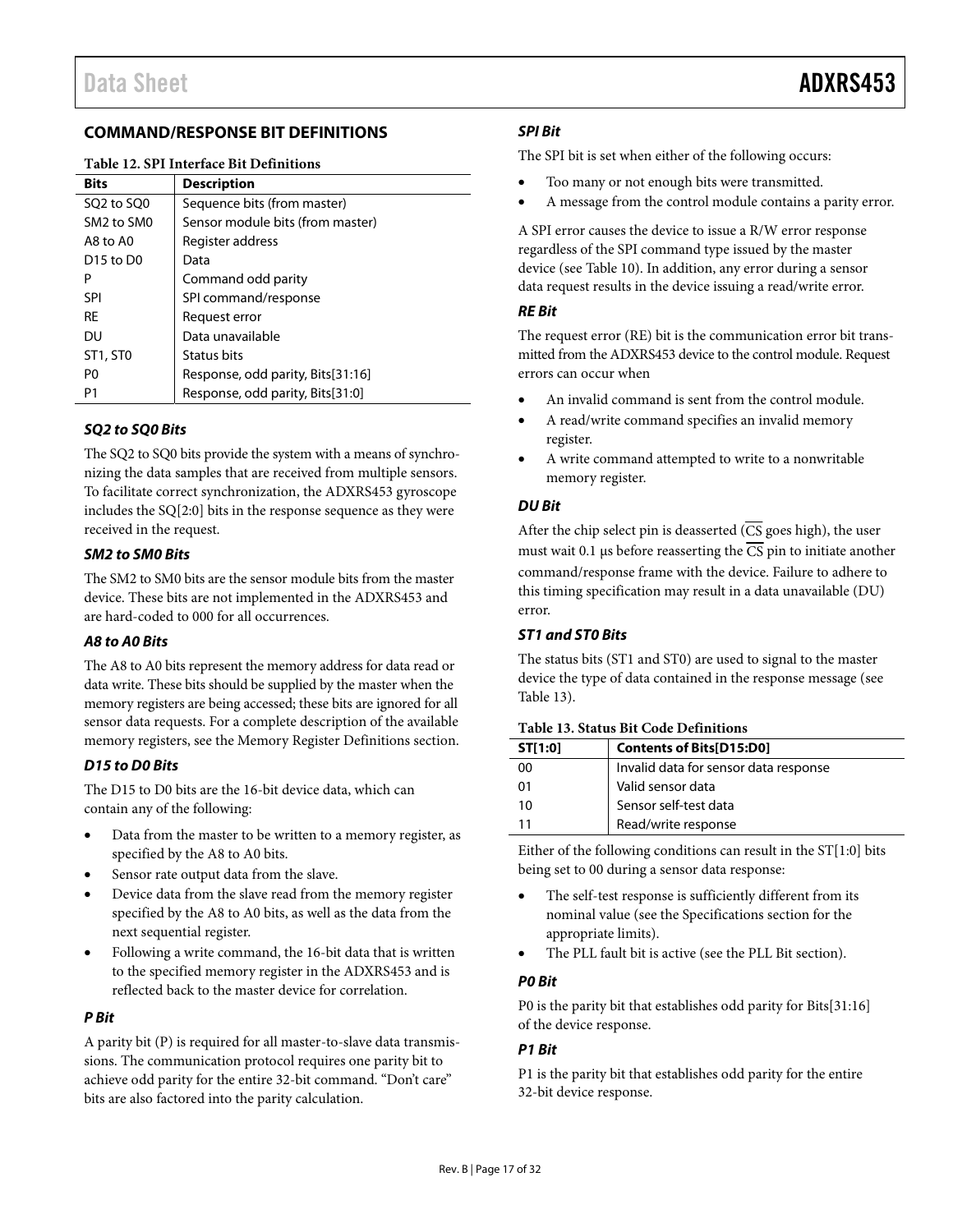#### <span id="page-17-0"></span>**FAULT REGISTER BIT DEFINITIONS**

[Table 14 d](#page-17-2)escribes the bits available for signaling faults to the user. The individual bits of the fault registers are updated asynchronously, depending on their respective detection criteria; however, it is recommended that the fault registers be read at a rate of at least 250 Hz. When asserted, an individual status bit is not deasserted until it is read by the master device. If the error persists after a fault register read, the status bit is immediately reasserted and remains asserted until the next sequential command/response exchange. The bits in the FAULT0 register are appended to every sensor data response (see [Table 10\)](#page-13-4). Both fault registers can be accessed by issuing a read command to Address 0x0A.

#### <span id="page-17-2"></span>**Table 14. Fault Register Bit Definitions**

| Register      | <b>Bit Name</b> | <b>Description</b>                                                        |
|---------------|-----------------|---------------------------------------------------------------------------|
| <b>FAULT1</b> | Fail            | Failure that sets the ST[1:0] bits to 00                                  |
|               | AMP             | Amplitude detection failure                                               |
|               | OV              | Regulator overvoltage                                                     |
|               | UV              | Regulator undervoltage                                                    |
| <b>FAULTO</b> | PI I            | Phase-locked loop failure                                                 |
|               | Ő               | Quadrature error                                                          |
|               | <b>NVM</b>      | Nonvolatile memory fault                                                  |
|               | <b>POR</b>      | Power-on or reset failed to initialize                                    |
|               | <b>PWR</b>      | Power regulation failed due to over-<br>voltage or undervoltage condition |
|               | <b>CST</b>      | Continuous self-test failure or amplitude<br>detection failed             |
|               | снк             | Check: generate faults                                                    |

#### **Fail Bit**

The fail flag is asserted when the ST[1:0] bits are set to 00 (see the [ST1 and ST0 Bits](#page-16-2) section). Assertion of the fail bit indicates that the device has experienced a gross failure and that the sensor data could be invalid.

#### **AMP Bit**

The AMP fault bit is asserted when the measured amplitude of the silicon resonator has been significantly reduced. This condition can occur if the voltage supplied to CP5 falls below the requirements of the internal voltage regulator. This fault bit is OR'ed with the CST fault bit; therefore, during a sensor data request, the CST bit position represents either an AMP failure or a CST failure. The full fault register can be read from memory to determine the specific failure.

#### **OV Bit**

The OV fault bit is asserted if the internally regulated voltage (nominally 3 V) is observed to exceed 3.3 V. This measurement is low-pass filtered to prevent artifacts such as noise spikes from asserting a fault condition. When an OV fault occurs, the PWR fault bit is asserted simultaneously. Because the OV fault bit is not transmitted as part of a sensor data response, it is recommended that the user read back the FAULT1 and FAULT0 memory registers upon the assertion of a PWR error to determine the specific error condition.

#### **UV Bit**

The UV fault bit is asserted if the internally regulated voltage (nominally 3 V) is observed to be less than 2.77 V. This measurement is low-pass filtered to prevent artifacts such as noise spikes from asserting a fault condition. When a UV fault occurs, the PWR fault bit is asserted simultaneously. Because the UV fault bit is not transmitted as part of a sensor data response, it is recommended that the user read back the FAULT1 and FAULT0 memory registers upon the assertion of a PWR error to determine the specific error condition.

#### <span id="page-17-1"></span>**PLL Bit**

The PLL bit indicates that the device has experienced a failure in the phase-locked loop functional circuit block. This occurs when the PLL fails to achieve synchronization with the resonator structure. If the PLL status flag is active, the ST[1:0] bits of the sensor data response are set to 00, indicating that the response contains potentially invalid rate data.

#### **Q Bit**

A Q fault is asserted based on two independent quadrature calculations.

- The quad memory register (Address 0x08) contains a value corresponding to the total instantaneous quadrature present in the device. If this value exceeds 4096 LSB, a Q fault is issued.
- An internal quadrature accumulator records the amount of quadrature correction performed by the ADXRS453. A Q fault is issued when the quadrature error present in the device has contributed to an equivalent of 4°/sec (typical) of rate offset.

#### **NVM Bit**

An NVM error is transmitted to the control module when the internal nonvolatile memory data fails a checksum calculation. This check is performed once every 50 μs and does not include the PIDx memory registers.

#### **POR Bit**

An internal check is performed on device startup to ensure that the volatile memory of the device is functional. This is accomplished by programming a known value from the device ROM into a volatile memory register. This value is then continuously compared to the known value in ROM every 1 μs for the duration of the device operation. If the value stored in the volatile memory changes or does not match the value stored in ROM, the POR error flag is asserted. The value stored in ROM is rewritten to the volatile memory upon a device power cycle.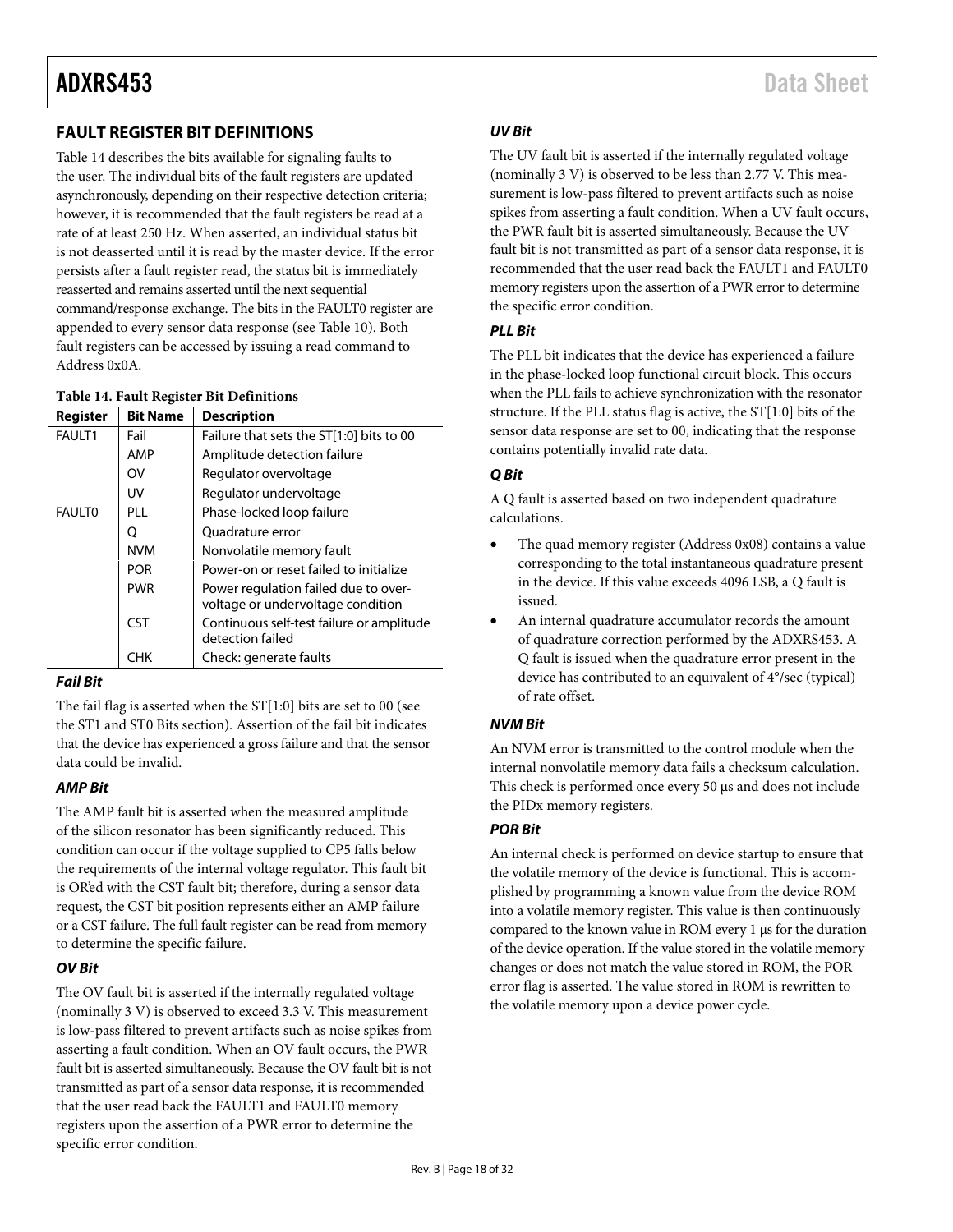#### **PWR Bit**

The device performs a continuous check of the internal 3 V regulated voltage level. If either an overvoltage (OV) or undervoltage (UV) fault is asserted, the PWR bit is also asserted. This condition occurs if the regulated voltage is observed to be either above 3.3 V or below 2.77 V. An internal low-pass filter removes high frequency glitching effects to prevent the PWR bit from being asserted unnecessarily. To determine whether the fault is a result of an overvoltage or undervoltage condition, the OV and UV fault bits must be read.

#### **CST Bit**

The ADXRS453 is designed with continuous self-test functionality. The measured self-test amplitudes are compared to the limits presented i[n Table 1.](#page-2-1) Deviations from these values result in reported self-test errors. The two thresholds for a self-test failure are as follows:

- Self-test value > ±512 LSB from nominal results in the assertion of the self-test flag in the fault register.
- Self-test value  $> \pm 1856$  LSB from nominal results in the assertion of the self-test flag in the fault register and the setting of the  $ST[1:0]$  bits to 00, indicating that the rate data contained in the sensor data response is potentially invalid.

#### **CHK Bit**

The CHK bit is transmitted by the control module to the ADXRS453 as a method of generating faults. By asserting the CHK bit, the device creates conditions that result in the generation of all faults represented in the fault registers. For example, the self-test amplitude is deliberately altered to exceed the fault detection threshold, resulting in a self-test error. In this way, the device is capable of checking both its ability to detect a fault condition and its ability to report that fault condition to the control module.

The fault conditions are initiated nearly simultaneously; however, the timing for receiving fault codes when the CHK bit is asserted depends on the time required to generate each unique fault. It takes no more than 50 ms for all internal faults to be generated and the fault register to be updated to reflect the condition of the device. Until the CHK bit is cleared, the status bits (ST[1:0]) are set to 10, indicating that the data should be interpreted by the control module as self-test data. After the CHK bit is deasserted, an additional 50 ms are required for the fault conditions to decay and for the device to return to normal operation. See the [Recommended Start-Up Sequence with CHK](#page-19-0)  [Bit Assertion s](#page-19-0)ection for the proper methodology for asserting the CHK bit.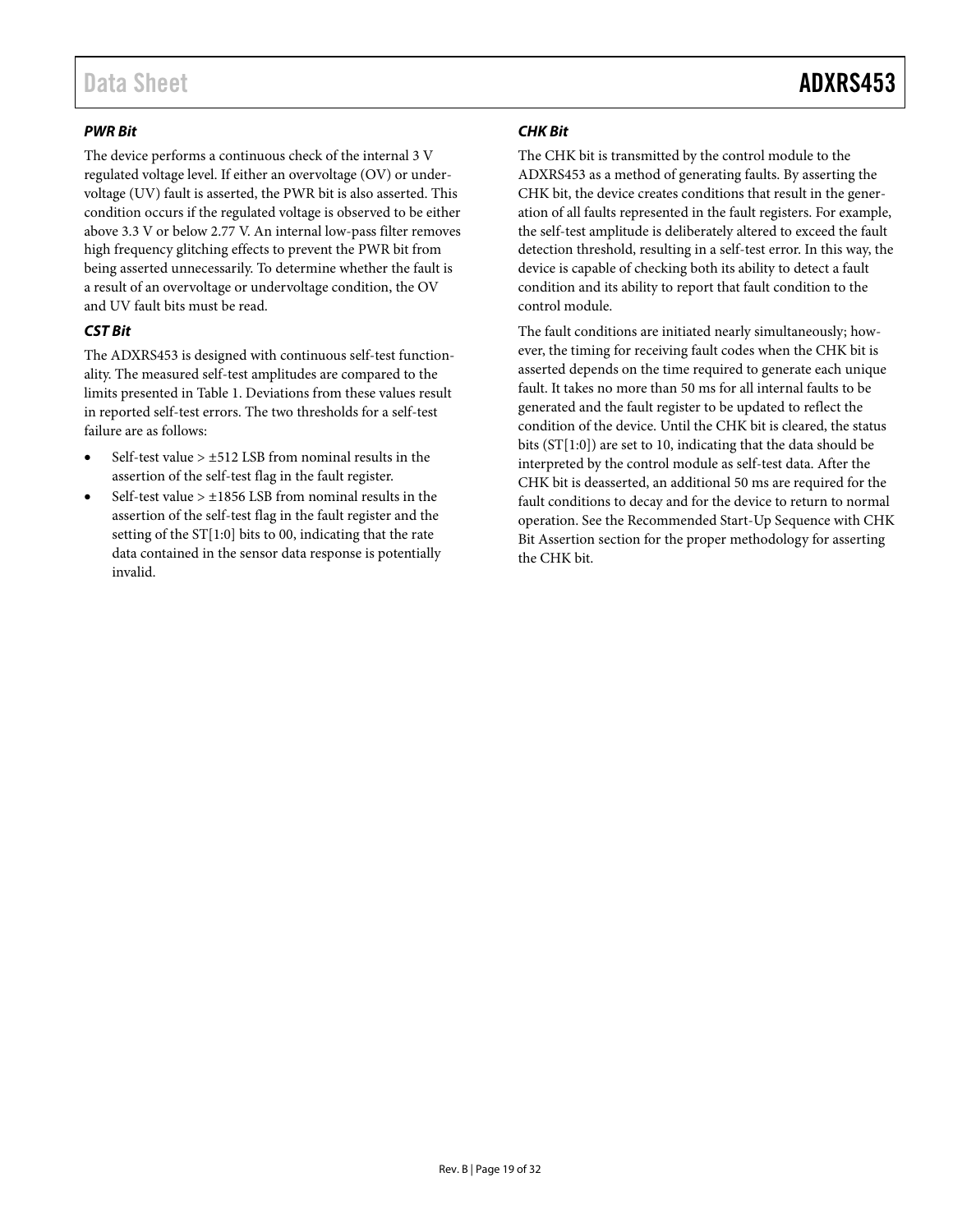#### <span id="page-19-0"></span>**RECOMMENDED START-UP SEQUENCE WITH CHK BIT ASSERTION**

[Figure 31 i](#page-19-1)llustrates a recommended start-up sequence that can be implemented by the user. Alternate start-up sequences can be used, but the response from the ADXRS453 must be handled correctly. If the start-up sequence is implemented immediately after power is applied to the device, the total time to implement the following fault detection routine is approximately 200 ms.

As described in the [Device Data Latching](#page-14-0) section, the data present in the device upon the assertion of the  $\overline{CS}$  signal is used in the next sequential command/response exchange. This results in an apparent one-transaction delay before the data resulting from the assertion of the CHK bit is reported by the device. For all other read/write interactions with the device, no such delay exists, and the MOSI command is serviced during the next sequential command/response exchange.

Note that if the CHK bit is deasserted and the user tries to obtain data from the device before the CST fault flag clears, the device reports the data as error data.



<span id="page-19-1"></span>Figure 31. Recommended Start-Up Sequence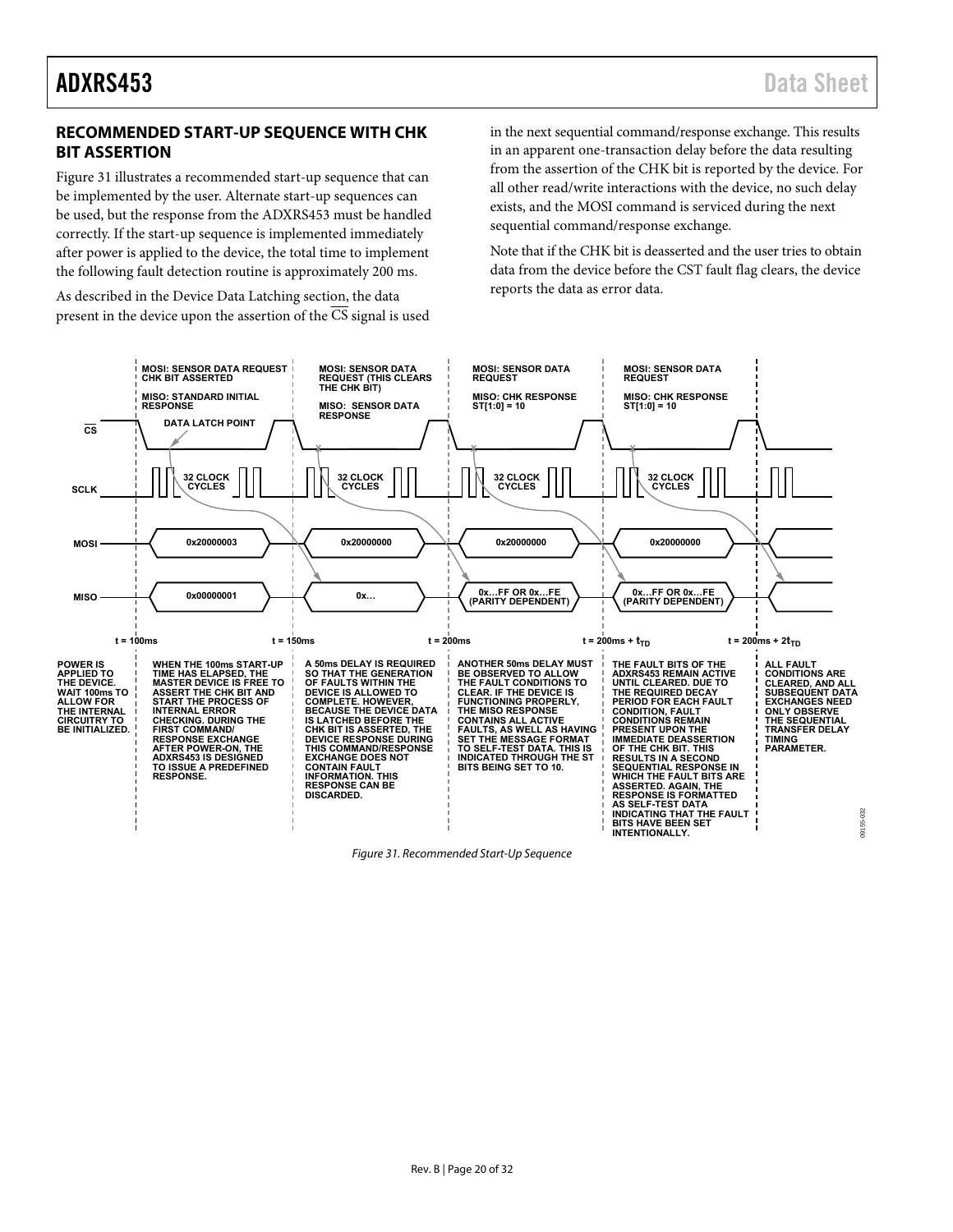### <span id="page-20-0"></span>RATE DATA FORMAT

The ADXRS453 gyroscope transmits rate data in a 16-bit format as part of a 32-bit SPI data frame. Se[e Table 10 f](#page-13-4)or the full 32-bit format of the sensor data response. The rate data is transmitted MSB first, from D15 to D0.

The data is formatted as a twos complement number with a scale factor of 80 LSB/°/sec. Therefore, the highest obtainable value for positive (clockwise) rotation is 0x7FFF (decimal +32,767), and the highest obtainable value for negative (counterclockwise) rotation is 0x8000 (decimal −32,768). Performance of the device is not guaranteed above ±24,000 LSB (±300°/sec).

#### **Table 15. Rate Data**

|                       | <b>16-Bit Rate Data</b> |                                                       |
|-----------------------|-------------------------|-------------------------------------------------------|
| <b>Decimal (LSBs)</b> | <b>Hex (D15:D0)</b>     | <b>Description</b>                                    |
| $+32,767$             | 0x7FFF                  | Maximum possible positive data value (not guaranteed) |
| $\cdots$              | $\cdots$                | $\cdots$                                              |
| $+24,000$             | 0x5DC0                  | +300°/sec rotation (positive FSR)                     |
| .                     | $\cdots$                | .                                                     |
| $+160$                | 0x00A0                  | $+2^{\circ}/sec$ rotation                             |
| $\cdots$              | $\cdots$                |                                                       |
| $+80$                 | 0x0050                  | +1°/sec rotation                                      |
| $\cdots$              | $\cdots$                | $\cdots$                                              |
| $+40$                 | 0x0028                  | +0.5°/sec rotation                                    |
| $\cdots$              | $\cdots$                | .                                                     |
| $+20$                 | 0x0014                  | +0.025°/sec rotation                                  |
| .<br>0                | $\cdots$<br>0x0000      | .<br>Zero rotation value                              |
|                       |                         |                                                       |
| $\cdots$<br>$-20$     | $\cdots$<br>0xFFEC      | .<br>$-0.025^{\circ}/sec$ rotation                    |
| $\cdots$              | $\cdots$                | $\cdots$                                              |
| $-40$                 | 0xFFD8                  | $-0.5^{\circ}/sec$ rotation                           |
| $\cdots$              | $\cdots$                | .                                                     |
| $-80$                 | 0xFFB0                  | $-1^{\circ}/sec$ rotation                             |
| $\cdots$              | $\cdots$                | .                                                     |
| $-160$                | 0xFF60                  | $-2^{\circ}/sec$ rotation                             |
| .                     | $\cdots$                | $\cdots$                                              |
| $-24,000$             | 0xA240                  | -300°/sec rotation (negative FSR)                     |
| .                     | $\cdots$                | $\cdots$                                              |
| $-32,768$             | 0x8000                  | Maximum possible negative data value (not guaranteed) |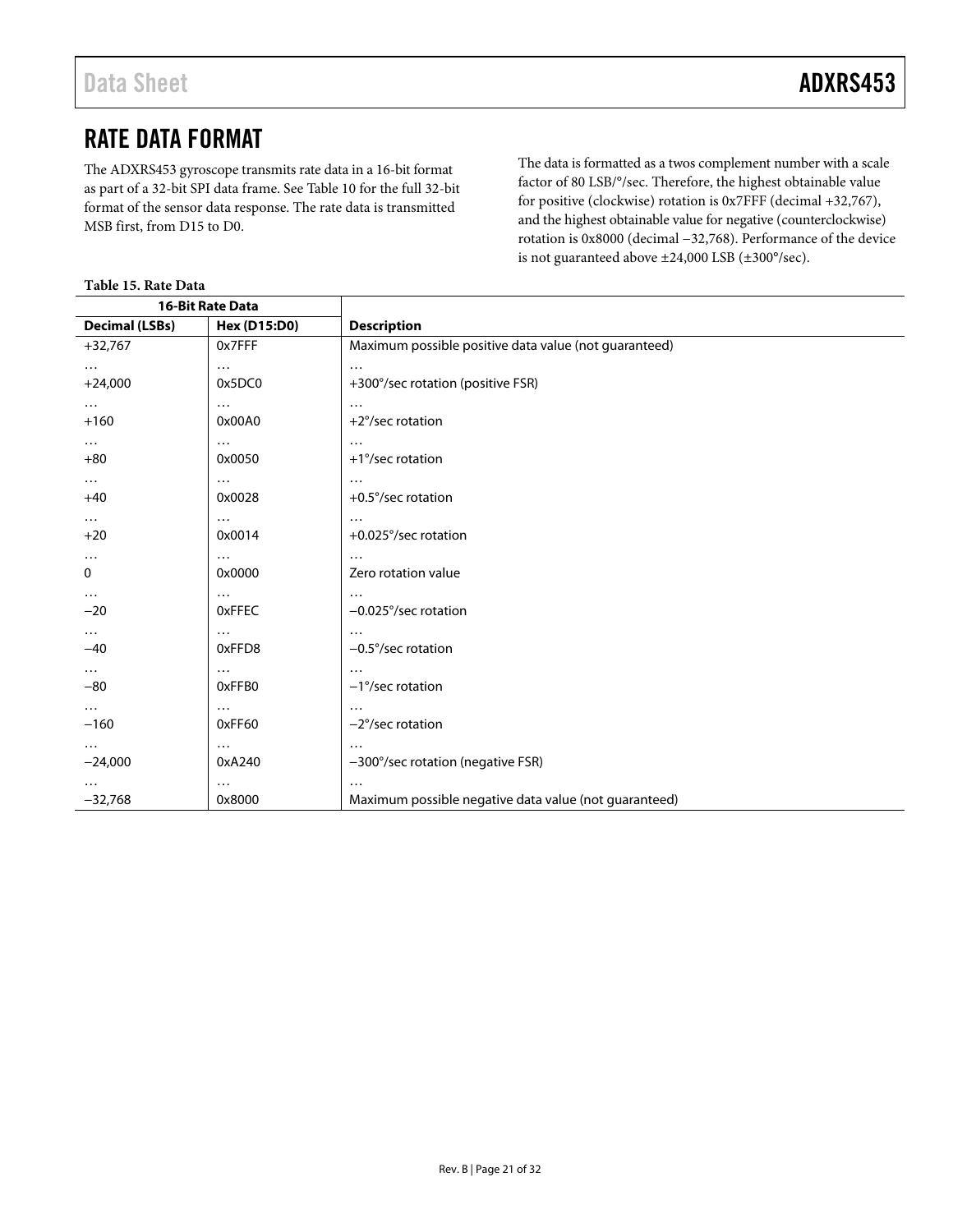### <span id="page-21-0"></span>MEMORY MAP AND REGISTERS

#### <span id="page-21-1"></span>**MEMORY MAP**

[Table 16 p](#page-21-2)rovides a list of the memory registers that can be read from or written to by the user. See the [SPI Communication](#page-13-0)  [Protocol s](#page-13-0)ection for the proper input sequence to read from or write to a specific memory register. Each memory register has eight bits of data; however, when a read request is performed, the data always returns as a 16-bit message. This is accomplished by appending the data from the next sequential register to the memory address that was specified.

Data is transmitted MSB first. For proper acquisition of data from the memory register, make the read request to the even-numbered register address only; for example, to read the LOCSTx registers, Address Register 0x04, but not Register 0x05. For a description of each memory register listed i[n Table 16,](#page-21-2) see th[e Memory Register](#page-22-0)  [Definitions](#page-22-0) section.

|                | Twore To: <i>Memory</i> Regiorer <i>map</i> |                    |                    |                    |                    |                   |                    |                   |                   |
|----------------|---------------------------------------------|--------------------|--------------------|--------------------|--------------------|-------------------|--------------------|-------------------|-------------------|
| <b>Address</b> | <b>Register Name</b>                        | D7 (MSB)           | D <sub>6</sub>     | D <sub>5</sub>     | D4                 | D <sub>3</sub>    | D <sub>2</sub>     | D <sub>1</sub>    | DO (LSB)          |
| 0x00           | RATE1                                       | <b>RTE15</b>       | RTE <sub>14</sub>  | RTE <sub>13</sub>  | RTE <sub>12</sub>  | RTE <sub>11</sub> | <b>RTE10</b>       | RTE9              | RTE8              |
| 0x01           | <b>RATEO</b>                                | RTE7               | RTE6               | RTE5               | RTE4               | RTE3              | RTE <sub>2</sub>   | RTE <sub>1</sub>  | RTE <sub>0</sub>  |
| 0x02           | TEM1                                        | TEM9               | TEM8               | TEM7               | TEM6               | TEM5              | TEM4               | TEM3              | TEM2              |
| 0x03           | <b>TEM0</b>                                 | TEM1               | TEMO               | Unused             | Unused             | Unused            | Unused             | Unused            | Unused            |
| 0x04           | LOCST1                                      | LCST <sub>15</sub> | LCST <sub>14</sub> | LCST13             | LCST <sub>12</sub> | LCST11            | LCST10             | LCST9             | LCST8             |
| 0x05           | LOCST <sub>0</sub>                          | LCST7              | LCST6              | LCST5              | LCST4              | LCST3             | LCST <sub>2</sub>  | LCST1             | <b>LCST0</b>      |
| 0x06           | HICST <sub>1</sub>                          | HCST15             | HCST14             | HCST13             | HCST12             | HCST11            | HCST <sub>10</sub> | HCST9             | HCST8             |
| 0x07           | <b>HICSTO</b>                               | HCST7              | HCST6              | HCST5              | HCST4              | HCST3             | HCST <sub>2</sub>  | HCST <sub>1</sub> | <b>HCST0</b>      |
| 0x08           | OUAD <sub>1</sub>                           | OAD15              | QAD14              | QAD13              | QAD12              | QAD11             | QAD10              | QAD9              | QAD <sub>8</sub>  |
| 0x09           | QUAD <sub>0</sub>                           | QAD7               | QAD6               | QAD5               | QAD4               | QAD3              | QAD <sub>2</sub>   | QAD1              | QAD0              |
| 0x0A           | <b>FAULT1</b>                               | Unused             | Unused             | Unused             | Unused             | Fail              | AMP                | <b>OV</b>         | UV                |
| 0x0B           | <b>FAULTO</b>                               | <b>PLL</b>         | Q                  | <b>NVM</b>         | <b>POR</b>         | <b>PWR</b>        | <b>CST</b>         | <b>CHK</b>        | 0                 |
| 0x0C           | PID <sub>1</sub>                            | PIDB <sub>15</sub> | PIDB14             | PIDB <sub>13</sub> | PIDB <sub>12</sub> | PIDB11            | PIDB <sub>10</sub> | PIDB <sub>9</sub> | PIDB8             |
| 0x0D           | PID <sub>0</sub>                            | PIDB7              | PIDB <sub>6</sub>  | PIDB <sub>5</sub>  | PIDB4              | PIDB3             | PIDB <sub>2</sub>  | PIDB1             | PIDB <sub>0</sub> |
| 0x0E           | SN <sub>3</sub>                             | <b>SNB31</b>       | SNB <sub>30</sub>  | SNB <sub>29</sub>  | SNB <sub>28</sub>  | SNB <sub>27</sub> | SNB <sub>26</sub>  | SNB <sub>25</sub> | SNB <sub>24</sub> |
| 0x0F           | SN <sub>2</sub>                             | SNB <sub>23</sub>  | SNB <sub>22</sub>  | <b>SNB21</b>       | <b>SNB20</b>       | <b>SNB19</b>      | SNB <sub>18</sub>  | SNB17             | <b>SNB16</b>      |
| 0x10           | SN <sub>1</sub>                             | <b>SNB15</b>       | SNB <sub>14</sub>  | SNB <sub>13</sub>  | SNB <sub>12</sub>  | <b>SNB11</b>      | SNB <sub>10</sub>  | SNB <sub>9</sub>  | SNB8              |
| 0x11           | SN <sub>0</sub>                             | SNB7               | SNB <sub>6</sub>   | SNB <sub>5</sub>   | SNB4               | SNB3              | SNB <sub>2</sub>   | SNB <sub>1</sub>  | SNB0              |

#### <span id="page-21-2"></span>**Table 16. Memory Register Map**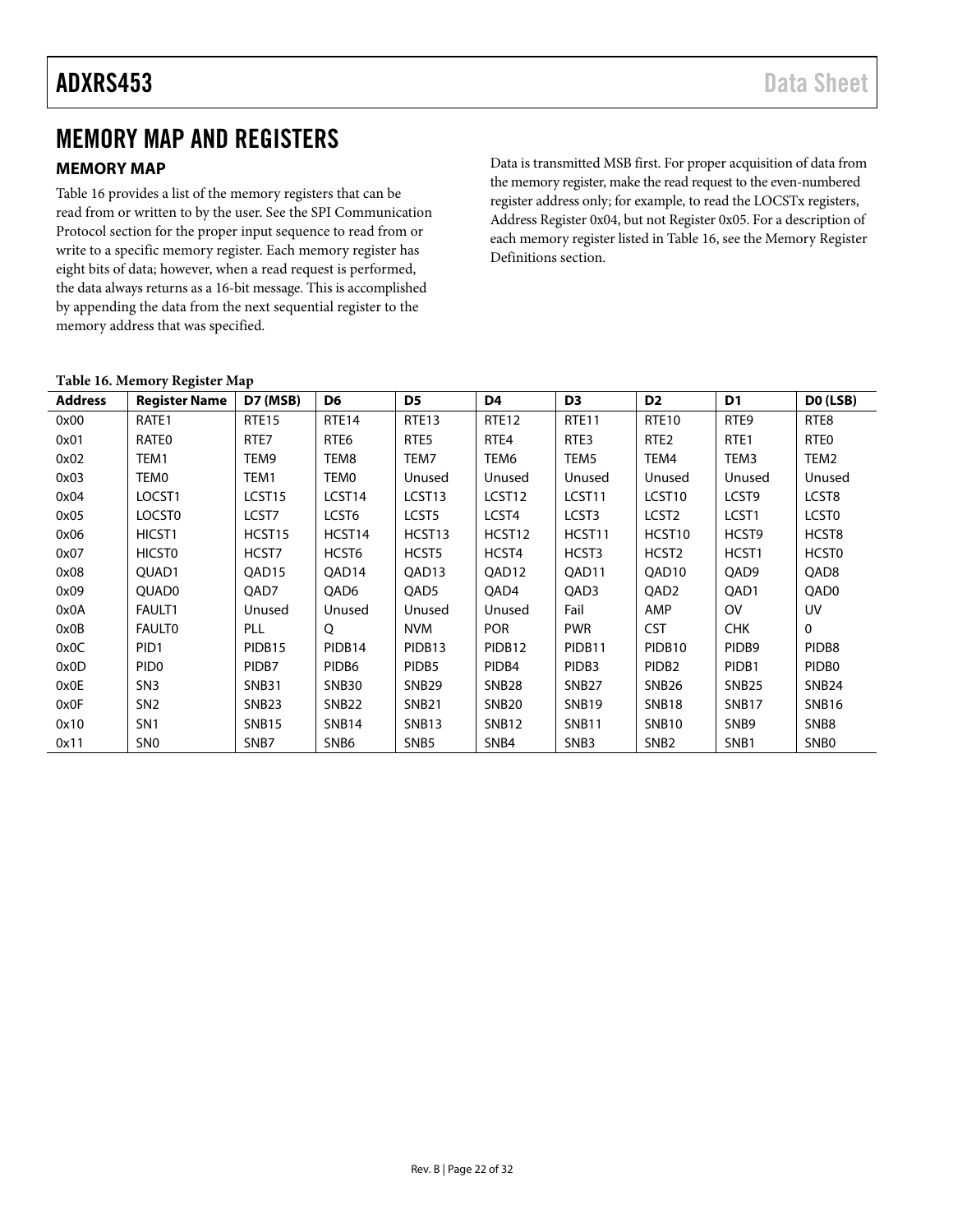#### <span id="page-22-0"></span>**MEMORY REGISTER DEFINITIONS**

The SPI-accessible memory registers are described in this section. As noted in th[e Memory Map s](#page-21-1)ection, when requesting data from a memory register, only the first sequential memory address should be addressed. The data returned by the device contains 16 bits of memory register information. Bits[15:8] contain the MSB of the requested information, and Bits[7:0] contain the LSB.

#### **Rate (RATEx) Registers**

| Addresses:            | $0x00$ (RATE1)            |
|-----------------------|---------------------------|
|                       | $0x01$ (RATEO)            |
| Register update rate: | $f_0/32$ (~485 Hz)        |
| Scale factor:         | 80 LSB/ <sup>o</sup> /sec |

The RATEx registers contain the temperature compensated rate output of the device, filtered to  $f_0/200$  (~77.5 Hz). This data can also be accessed by issuing a sensor data read request to the device. The data is presented as a 16-bit, twos complement number.

| <b>MSB</b>        |                   |                  |                |                 |                  |                  | <b>LSB</b>       |
|-------------------|-------------------|------------------|----------------|-----------------|------------------|------------------|------------------|
| <b>D15</b>        | D <sub>14</sub>   | <b>D13</b>       | <b>D12</b>     | D <sub>11</sub> | <b>D10</b>       | D <sub>9</sub>   | D <sub>8</sub>   |
| RTE <sub>15</sub> | RTE <sub>14</sub> | <b>RTE13</b>     | <b>RTE12</b>   | RTE11           | <b>RTE10</b>     | RTE <sub>9</sub> | RTE <sub>8</sub> |
| D7                | D6                | D <sub>5</sub>   | D <sub>4</sub> | D <sub>3</sub>  | D <sub>2</sub>   | D1               | D <sub>0</sub>   |
| RTE7              | RTE <sub>6</sub>  | RTE <sub>5</sub> | RTF4           | RTF3            | RTE <sub>2</sub> | RTF <sub>1</sub> | RTE <sub>0</sub> |

#### **Temperature (TEMx) Registers**

| Addresses:            | $0x02$ (TEM1)      |
|-----------------------|--------------------|
|                       | $0x03$ (TEM0)      |
| Register update rate: | $f_0/32$ (~485 Hz) |
| Scale factor:         | $5$ LSB/°C         |

The TEMx registers contain a value corresponding to the temperature of the device. The data is presented as a 10-bit, twos complement number. 0 LSB corresponds to a temperature of approximately 45°C (see [Table 17\)](#page-22-1).

| <b>MSB</b> |                 |                 |                |                  |                |                | <b>LSB</b>       |
|------------|-----------------|-----------------|----------------|------------------|----------------|----------------|------------------|
| <b>D15</b> | D <sub>14</sub> | D <sub>13</sub> | <b>D12</b>     | D <sub>11</sub>  | <b>D10</b>     | D <sub>9</sub> | D8               |
| TEM9       | TEM8            | TEM7            | TEM6           | TEM <sub>5</sub> | TEM4           | TEM3           | TEM <sub>2</sub> |
| D7         | D6              | D5              | D <sub>4</sub> | D <sub>3</sub>   | D <sub>2</sub> | D <sub>1</sub> | D <sub>0</sub>   |
| TEM1       | TEM0            | Unused          |                |                  |                |                |                  |

#### <span id="page-22-1"></span>**Table 17. Sample Temperatures and TEMx Register Contents**

| <b>Temperature</b> | Value of TEM1 and TEM0 Registers <sup>1</sup> |
|--------------------|-----------------------------------------------|
| 45°C               | 0000 0000 00XX XXXX                           |
| 85°C               | 0011 0010 00XX XXXX                           |
| റ°⊂                | 1100 0111 11XX XXXX                           |

 $1 X =$  don't care.

#### **Low CST (LOCSTx) Registers**

| Addresses:            | 0x04 (LOCST1)             |
|-----------------------|---------------------------|
|                       | $0x05$ (LOCST0)           |
| Register update rate: | $f_0/16$ (~970 Hz)        |
| Scale factor:         | 80 LSB/ <sup>o</sup> /sec |
|                       |                           |

The LOCSTx registers contain the value of the temperature compensated and low-pass filtered continuous self-test delta. This value is a measure of the difference between the positive and negative self-test deflections and corresponds to the values presented in [Table 1.](#page-2-1) The device issues a CST error if the value of the self-test exceeds the established self-test limits. The self-test data is filtered to  $f_0/8000$  (~1.95 Hz) to prevent false triggering of the CST fault bit. The data is presented as a 16-bit, twos complement number, with a scale factor of 80 LSB/°/sec.

| MSB                                                   |                 |                                                       |                 |                |                 |    | <b>LSB</b>     |
|-------------------------------------------------------|-----------------|-------------------------------------------------------|-----------------|----------------|-----------------|----|----------------|
| <b>D15</b>                                            | D <sub>14</sub> | D <sub>13</sub>                                       | D <sub>12</sub> | D11            | D <sub>10</sub> | D9 | D8             |
| LCST15 LCST14 LCST13 LCST12 LCST11 LCST10 LCST9 LCST8 |                 |                                                       |                 |                |                 |    |                |
| D <sub>7</sub>                                        | D6              | D <sub>5</sub>                                        | D4              | D <sub>3</sub> | D <sub>2</sub>  | D1 | D <sub>0</sub> |
| <b>ICST7</b>                                          |                 | LCST6   LCST5   LCST4   LCST3   LCST2   LCST1   LCST0 |                 |                |                 |    |                |

#### **High CST (HICSTx) Registers**

| Addresses:            | $0x06$ (HICST1)          |
|-----------------------|--------------------------|
|                       | $0x07$ (HICST0)          |
| Register update rate: | $f_0/16$ (~970 Hz)       |
| Scale factor:         | $80$ LSB/ $\degree$ /sec |

The HICSTx registers contain the unfiltered self-test information. The HICSTx data can be used to supplement fault diagnosis in safety critical applications because sudden shifts in the self-test response can be detected. However, the CST bit of the fault register is not set when the HICSTx data is observed to exceed the self-test limits. Only the LOCSTx memory registers, which are designed to filter noise and the effects of sudden temporary self-test spiking due to external disturbances, control the assertion of the CST fault bit. The data is presented as a 16-bit, twos complement number.

| <b>MSB</b>                                            |                                           |                 |                 |                 |                 | <b>LSB</b>     |                |
|-------------------------------------------------------|-------------------------------------------|-----------------|-----------------|-----------------|-----------------|----------------|----------------|
| <b>D15</b>                                            | D <sub>14</sub>                           | D <sub>13</sub> | D <sub>12</sub> | D <sub>11</sub> | D <sub>10</sub> | D <sub>9</sub> | D8             |
| HCST15 HCST14 HCST13 HCST12 HCST11 HCST10 HCST9 HCST8 |                                           |                 |                 |                 |                 |                |                |
| D7                                                    | D <sub>6</sub>                            | D5              | ID4             | D <sub>3</sub>  | D2              | ID1            | D <sub>0</sub> |
| <b>HCST7</b>                                          | HCST6 HCST5 HCST4 HCST3 HCST2 HCST1 HCST0 |                 |                 |                 |                 |                |                |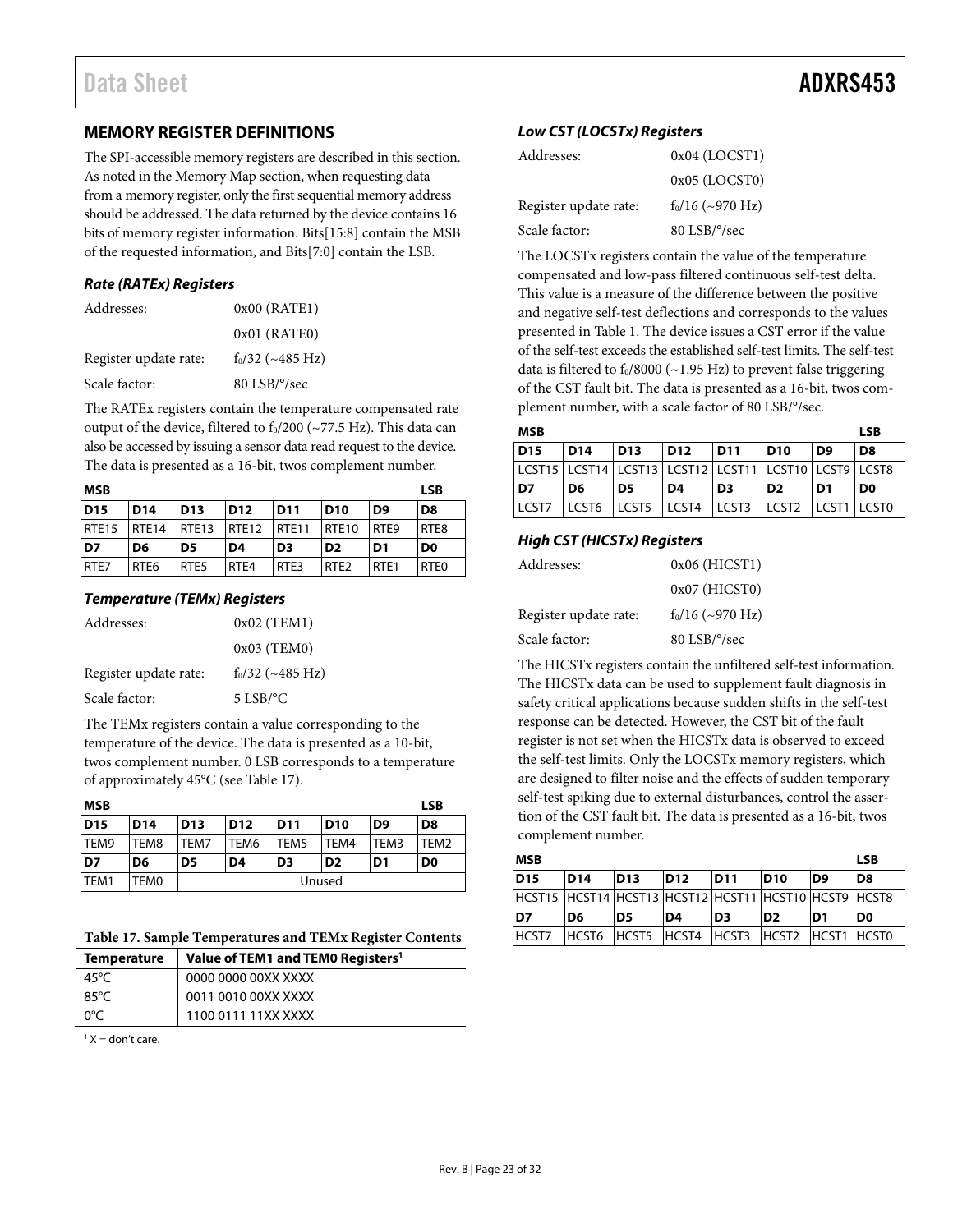### ADXRS453 Data Sheet

#### **Quad Memory (QUADx) Registers**

| Addresses:            | $0x08$ (QUAD1)                    |
|-----------------------|-----------------------------------|
|                       | $0x09$ ( $\text{OUAD0}$ )         |
| Register update rate: | $f_0/64$ (~240 Hz)                |
| Scale factor:         | 80 LSB/ $\degree$ /sec equivalent |

The QUADx registers contain a value corresponding to the amount of quadrature error present in the device at a given time. Quadrature can be likened to a measurement of the error of the motion of the resonator structure and can be caused by stresses and aging effects. The quadrature data is filtered to  $f_0/200$  ( $\sim$ 77.5 Hz) and can be read frequently to detect sudden shifts in the level of quadrature. The data is presented as a 16-bit, twos complement number.

| MSB             |                 |            |      |                 |                                                      |                | <b>LSB</b>       |
|-----------------|-----------------|------------|------|-----------------|------------------------------------------------------|----------------|------------------|
| D <sub>15</sub> | D <sub>14</sub> | <b>D13</b> | D12  | D <sub>11</sub> | <b>D10</b>                                           | D <sub>9</sub> | D8               |
|                 |                 |            |      |                 | QAD15   QAD14   QAD13   QAD12   QAD11   QAD10   QAD9 |                | OAD <sub>8</sub> |
| D7              | D6              | D5         | D4   | D <sub>3</sub>  | D <sub>2</sub>                                       | D1             | D <sub>0</sub>   |
| QAD7            | QAD6            | QAD5       | QAD4 | QAD3            | QAD <sub>2</sub>                                     | QAD1           | OAD0             |

#### **Fault (FAULTx) Registers**

| Addresses:            | 0x0A (FAULT1)  |
|-----------------------|----------------|
|                       | 0x0B (FAULT0)  |
| Register update rate: | Not applicable |
| Scale factor:         | Not applicable |

The FAULTx registers contain the state of the error flags in the device. The FAULT0 register is appended to the end of every device data transmission (se[e Table 10\)](#page-13-4); however, this register can also be accessed independently through its memory location. The individual fault bits are updated asynchronously, requiring <5 μs to activate, as soon as the fault condition exists on chip. When toggled, each fault bit remains active until the fault register is read or a sensor data command is received. If the fault is still active after the bit is read, the fault bit is immediately reasserted.

| <b>MSB</b>      |                 |                 |                 |                 |                 |                | <b>LSB</b>     |
|-----------------|-----------------|-----------------|-----------------|-----------------|-----------------|----------------|----------------|
| D <sub>15</sub> | D <sub>14</sub> | D <sub>13</sub> | D <sub>12</sub> | D <sub>11</sub> | D <sub>10</sub> | D <sub>9</sub> | D8             |
| Unused          |                 |                 | Fail            | AMP             | OV              | UV             |                |
| D7              | D <sub>6</sub>  | D5              | D <sub>4</sub>  | D <sub>3</sub>  | D <sub>2</sub>  | D1             | D <sub>0</sub> |
| PLL             | Q               | <b>NVM</b>      | <b>POR</b>      | <b>PWR</b>      | CST             | CHK            | 0              |

#### **Part ID (PIDx) Registers**

| Addresses:            | $0x0C$ (PID1)  |
|-----------------------|----------------|
|                       | $0x0D$ (PID0)  |
| Register update rate: | Not applicable |
| Scale factor:         | Not applicable |

The (PIDx) registers contain a 16-bit number that identifies the version of the ADXRS453. Combined with the serial number, this information allows for a higher degree of device individualization and tracking. The initial product ID is R01 (0x5201), with subsequent versions of silicon incrementing this value to R02, R03, and so on.

| <b>MSB</b> |                 |                 |                                                 |                   |                   | <b>LSB</b>        |                   |
|------------|-----------------|-----------------|-------------------------------------------------|-------------------|-------------------|-------------------|-------------------|
| <b>D15</b> | D <sub>14</sub> | D <sub>13</sub> | D <sub>12</sub>                                 | D <sub>11</sub>   | D <sub>10</sub>   | D <sub>9</sub>    | D <sub>8</sub>    |
|            |                 |                 | PIDB15 PIDB14 PIDB13 PIDB12 PIDB11 PIDB10 PIDB9 |                   |                   |                   | PIDB <sub>8</sub> |
| D7         | D6              | D <sub>5</sub>  | ID4                                             | ID3               | ID2               | D1                | D <sub>0</sub>    |
| PIDB7      | <b>PIDB6</b>    | <b>PIDB5</b>    | PID <sub>B4</sub>                               | PIDB <sub>3</sub> | PIDB <sub>2</sub> | PID <sub>B1</sub> | <b>PIDBO</b>      |

#### **Serial Number (SNx) Registers**

| Addresses:            | $0x0E$ (SN3)   |
|-----------------------|----------------|
|                       | 0x0F(SN2)      |
|                       | 0x10(SN1)      |
|                       | 0x11(SN0)      |
| Register update rate: | Not applicable |
| Scale factor:         | Not applicable |

The SNx registers contain a 32-bit identification number that uniquely identifies the device. To read the entire serial number, two memory read requests must be initiated. The first read request to Address 0x0E returns the upper 16 bits of the serial number, and the following read request to Address 0x10 returns the lower 16 bits of the serial number.

| <b>MSB</b>        |                  |                   |                 |                   |                   |                   | <b>LSB</b>        |
|-------------------|------------------|-------------------|-----------------|-------------------|-------------------|-------------------|-------------------|
| <b>D31</b>        | <b>D30</b>       | D <sub>29</sub>   | <b>D28</b>      | D <sub>27</sub>   | D <sub>26</sub>   | D <sub>25</sub>   | D <sub>24</sub>   |
| <b>SNB31</b>      | <b>SNB30</b>     | <b>SNB29</b>      | <b>SNB28</b>    | SNB <sub>27</sub> | <b>SNB26</b>      | <b>SNB25</b>      | <b>SNB24</b>      |
| D <sub>23</sub>   | D <sub>22</sub>  | D <sub>21</sub>   | D <sub>20</sub> | D <sub>19</sub>   | D <sub>18</sub>   | <b>D17</b>        | D <sub>16</sub>   |
| SNB <sub>23</sub> | <b>SNB22</b>     | SNB <sub>21</sub> | <b>SNB20</b>    | <b>SNB19</b>      | SNB <sub>18</sub> | SNB <sub>17</sub> | <b>SNB16</b>      |
| D <sub>15</sub>   | D <sub>14</sub>  | <b>D13</b>        | D <sub>12</sub> | D <sub>11</sub>   | <b>D10</b>        | D9                | D <sub>8</sub>    |
| SNB <sub>15</sub> | <b>SNB14</b>     | <b>SNB13</b>      | <b>SNB12</b>    | <b>SNB11</b>      | SNB <sub>10</sub> | SNB <sub>9</sub>  | SNB <sub>8</sub>  |
| D7                | D6               | D5                | D4              | D <sub>3</sub>    | D <sub>2</sub>    | D1                | D <sub>0</sub>    |
| SNB7              | SNB <sub>6</sub> | SNB <sub>5</sub>  | SNB4            | SNB <sub>3</sub>  | SNB <sub>2</sub>  | SNB <sub>1</sub>  | SN <sub>B</sub> 0 |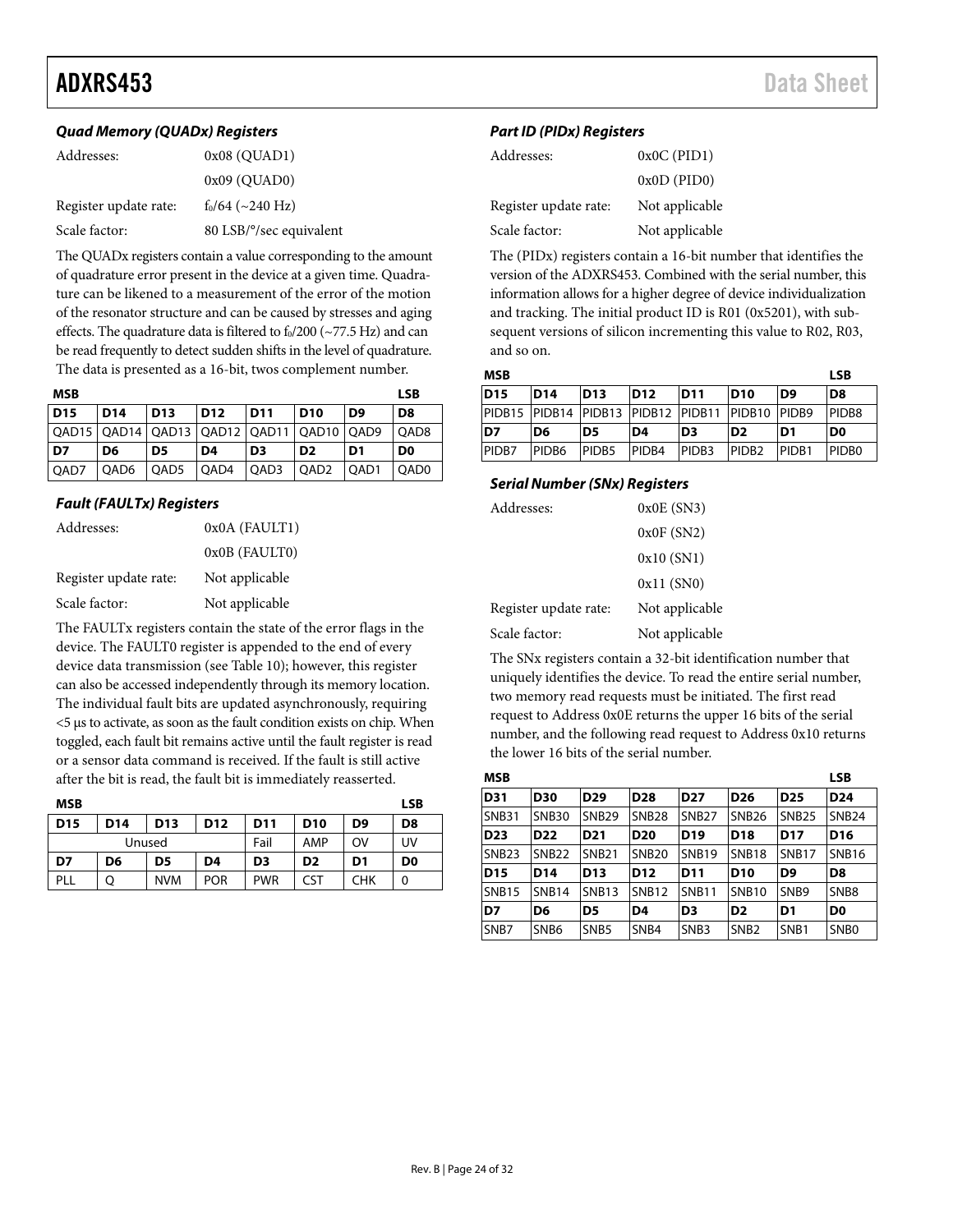### <span id="page-24-0"></span>PACKAGE ORIENTATION AND LAYOUT INFORMATION



1. THE PACKAGE HAS TERMINALS ON TWO FACES. HOWEVER, THE TERMINALS ON THE BACK ARE FOR INTERNITURAL SOLTAING A<br>BACK ARE FOR INTERNAL EVALUATION ONLY AND SHOULD NOT BE USED IN THE END<br>APPLICATION. THE TERMINALS ON THE BOTTOM **METALLIZATION BUMPS THAT ENSURE A MINIMUM SOLDER THICKNESS FOR IMPROVED SOLDER JOINT RELIABILITY. THESE BUMPS ARE NOT PRESENT ON THE BACK TERMINALS AND, THEREFORE, POOR SOLDER JOINT RELIABILITY CAN BE ENCOUNTERED IF THE BACK TERMINALS ARE USED IN THE END APPLICATION. FOR THE OUTLINE DIMENSIONS OF THIS PACKAGE, SEE FIGURE 38.**

Figure 32. 14-Lead Ceramic LCC\_V, Vertical Mount



Figure 33. Sample SOIC\_CAV Solder Pad Layout (Land Pattern), Dimensions Shown in Millimeters, Not to Scale



09155-033

9155-033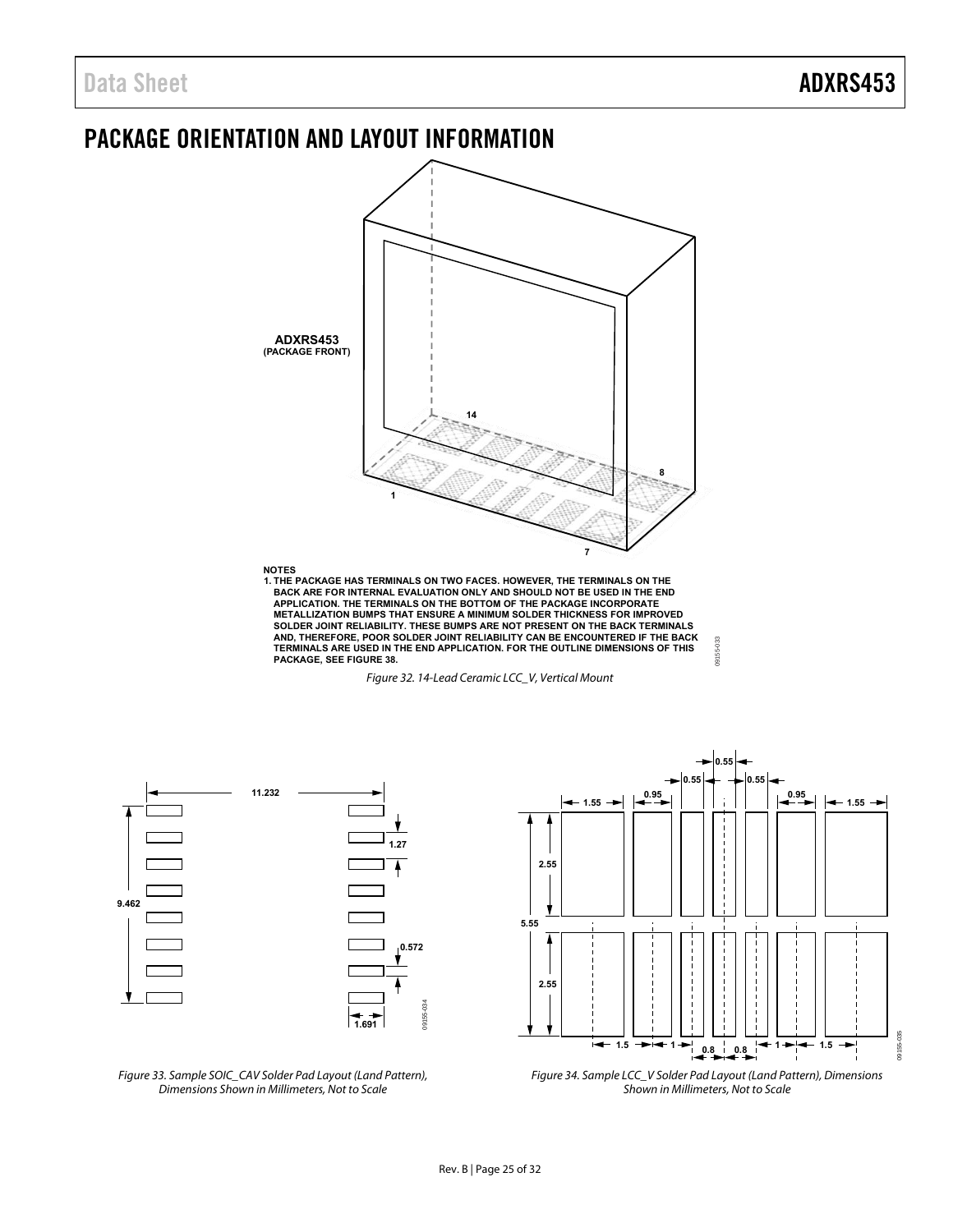### ADXRS453 Data Sheet

#### <span id="page-25-0"></span>**SOLDER PROFILE**



**Table 18. Recommended Soldering Profile Limits** 

| <b>Profile Feature</b>                              | <b>Sn63/Pb37</b>              | <b>Pb-Free</b>                 |
|-----------------------------------------------------|-------------------------------|--------------------------------|
| Average Ramp Rate $(T_L$ to $T_P)$                  | 3°C/sec max                   | 3°C/sec max                    |
| Preheat                                             |                               |                                |
| Minimum Temperature (T <sub>SMIN</sub> )            | $100^{\circ}$ C               | $150^{\circ}$ C                |
| Maximum Temperature (T <sub>SMAX</sub> )            | $150^{\circ}$ C               | $200^{\circ}$ C                |
| Time ( $T_{SMIN}$ to $T_{SMAX}$ ), ts               | 60 sec to 120 sec             | 60 sec to 120 sec              |
| Ramp-Up Rate (T <sub>SMAX</sub> to T <sub>L</sub> ) | 3°C/sec max                   | 3°C/sec max                    |
| Time Maintained Above Liquidous (t <sub>L</sub> )   | 60 sec to 150 sec             | 60 sec to 150 sec              |
| Liquidous Temperature $(T_L)$                       | $183^{\circ}$ C               | $217^{\circ}$ C                |
| Classification Temperature $(TC)1$                  | $220^{\circ}$ C               | 250°C                          |
| Peak Temperature (T <sub>P</sub> )                  | $Tc + 0^{\circ}C/-5^{\circ}C$ | $T_c + 0^{\circ}C/-5^{\circ}C$ |
| Time Within 5°C of Actual Peak Temperature $(t_P)$  | 10 sec to 30 sec              | 20 sec to 40 sec               |
| Ramp-Down Rate (T <sub>P</sub> to T <sub>L</sub> )  | $6^{\circ}$ C/sec max         | $6^{\circ}$ C/sec max          |
| Time 25°C to Peak Temperature                       | 6 minutes max                 | 8 minutes max                  |

<sup>1</sup> Based on IPC/JEDEC J-STD-020D.01 for SnPb and Pb-free processes. Package volume < 350 mm<sup>3</sup>, package thickness > 2.5 mm.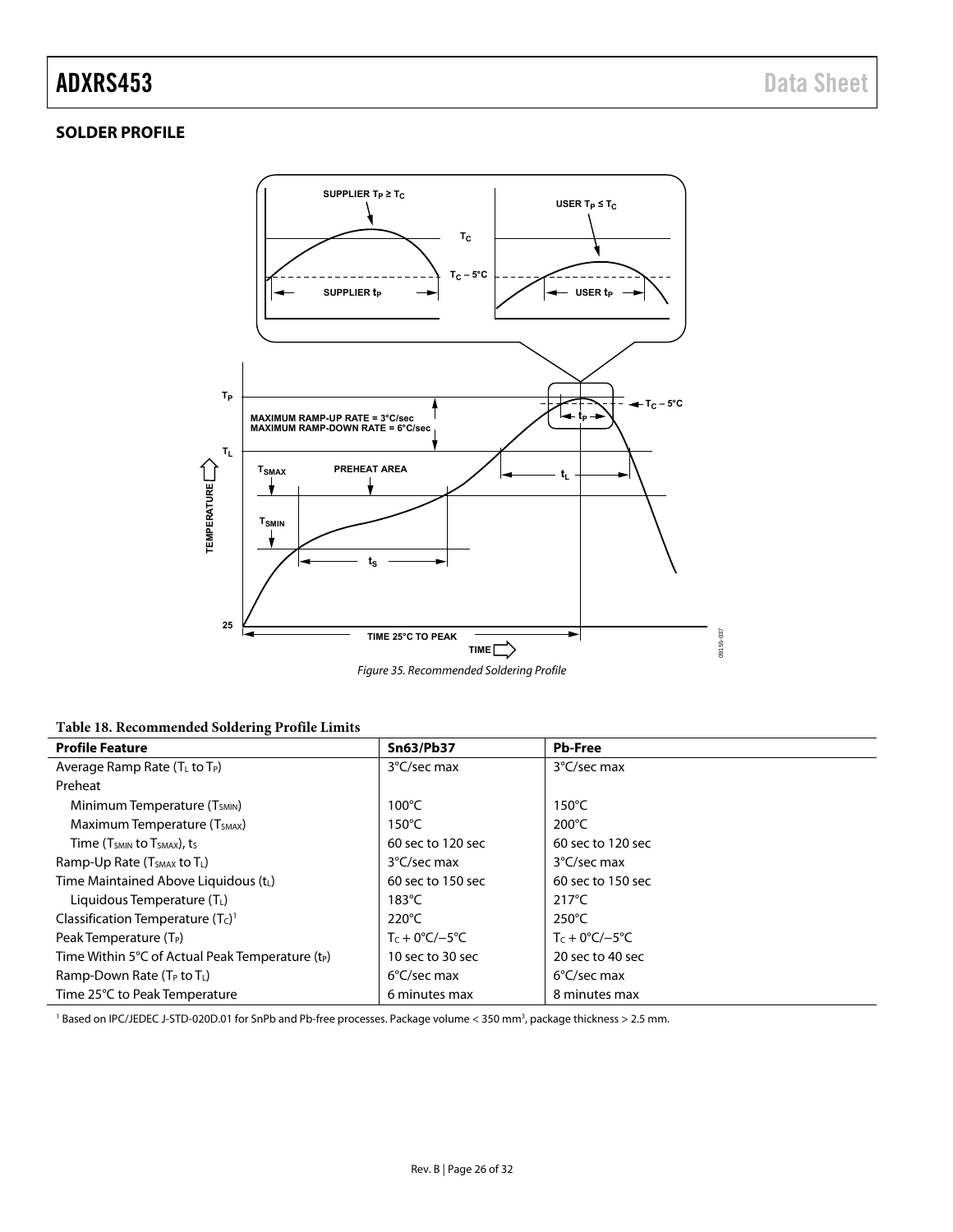### <span id="page-26-0"></span>**PACKAGE MARKING CODES**



Figure 36. LCC\_V and SOIC\_CAV Package Marking Codes

#### **Table 19. Package Code Designations**

| <b>Marking</b> | <b>Meaning</b>                                               |
|----------------|--------------------------------------------------------------|
| <b>XRS</b>     | Angular rate sensor                                          |
| 453            | Series number                                                |
| B              | Temperature grade $(-40^{\circ}C \text{ to } +105^{\circ}C)$ |
| <b>RG</b>      | Package designator (SOIC_CAV package)                        |
| EY             | Package designator (LCC_V package)                           |
|                | RoHS compliant                                               |
| n              | Revision number                                              |
| #              | Pb-free designation                                          |
| <b>YYWW</b>    | Assembly date code                                           |
| LLLLLLLLL      | Assembly lot code (up to nine characters)                    |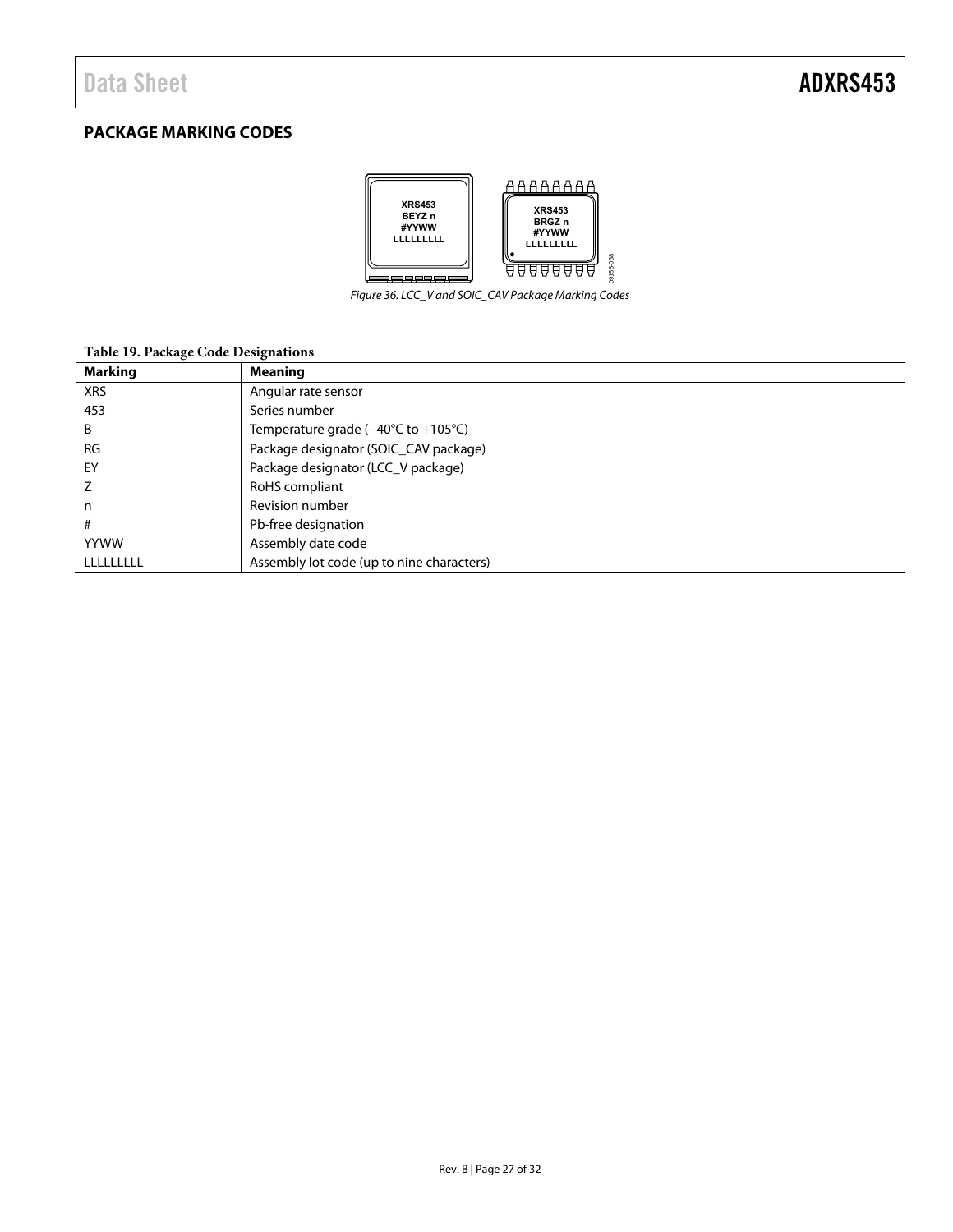**04-08-2010-A**

04-08-2010-A

### <span id="page-27-0"></span>OUTLINE DIMENSIONS







<span id="page-27-1"></span>(EY-14-1) Dimensions shown in millimeters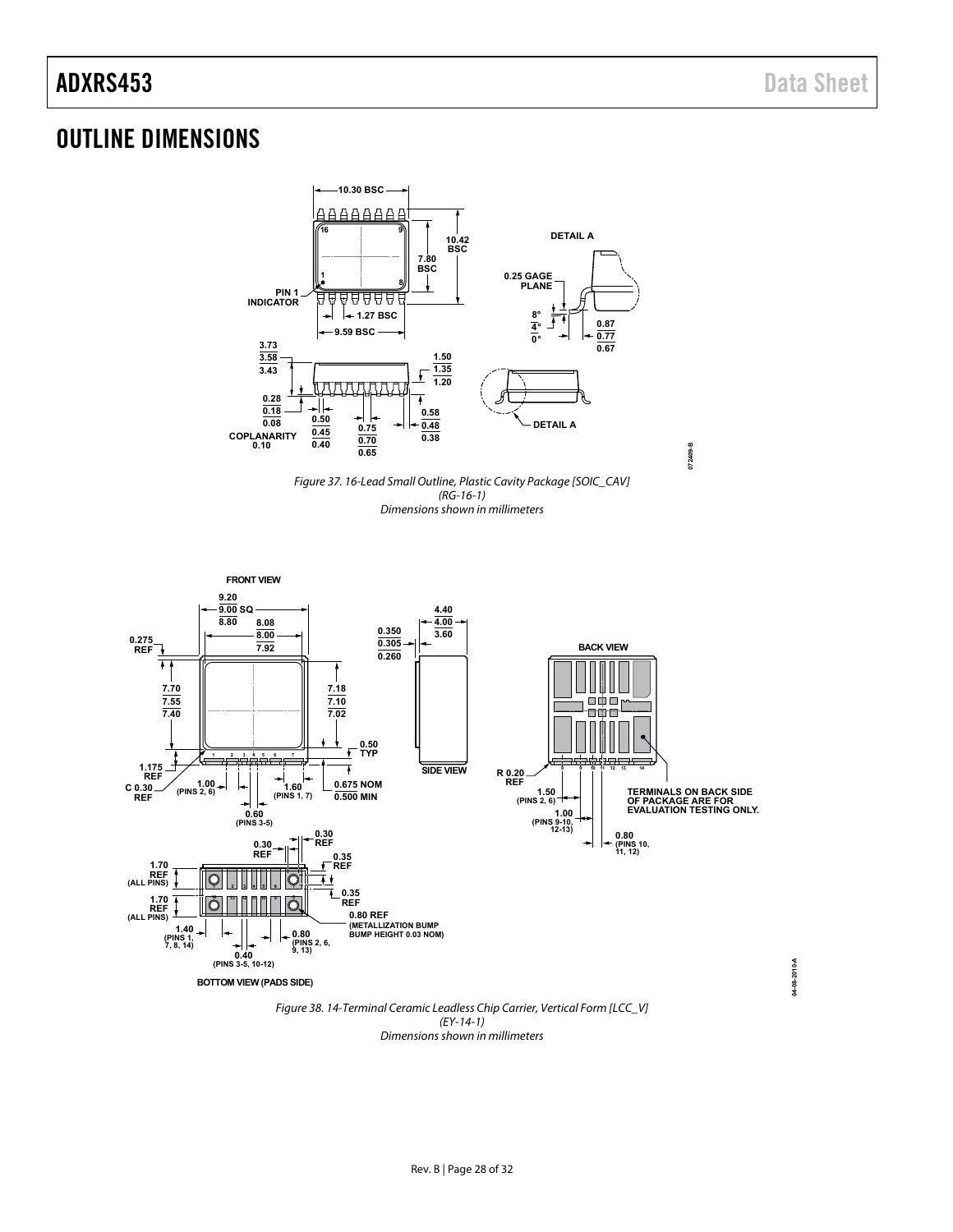## Data Sheet **ADXRS453**

### <span id="page-28-0"></span>**ORDERING GUIDE**

|                    | <b>Temperature</b>                  |                                                                                   | Package       |
|--------------------|-------------------------------------|-----------------------------------------------------------------------------------|---------------|
| Model <sup>1</sup> | Range                               | <b>Package Description</b>                                                        | <b>Option</b> |
| ADXRS453BEYZ       | $-40^{\circ}$ C to $+105^{\circ}$ C | 14-Terminal Ceramic Leadless Chip Carrier, Vertical Form [LCC_V]                  | $EY-14-1$     |
| ADXRS453BEYZ-RL    | $-40^{\circ}$ C to $+105^{\circ}$ C | 14-Terminal Ceramic Leadless Chip Carrier, Vertical Form [LCC_V]                  | $EY-14-1$     |
| ADXRS453BRGZ       | $-40^{\circ}$ C to $+105^{\circ}$ C | 16-Lead Small Outline, Plastic Cavity Package [SOIC CAV]                          | $RG-16-1$     |
| ADXRS453BRGZ-RL    | $-40^{\circ}$ C to $+105^{\circ}$ C | 16-Lead Small Outline, Plastic Cavity Package [SOIC_CAV]                          | RG-16-1       |
| EVAL-ADXRS453Z     |                                     | Evaluation Board, SOIC CAV                                                        |               |
| EVAL-ADXRS453Z-V   |                                     | Evaluation Board, LCC V                                                           |               |
| EVAL-ADXRS453Z-M   |                                     | Analog Devices Inertial Sensor Evaluation System (Includes ADXRS453 Satellite)    |               |
| EVAL-ADXRS453Z-S   |                                     | ADXRS453 Satellite, Standalone, to be used with Inertial Sensor Evaluation System |               |

 $1 Z =$  RoHS Compliant Part.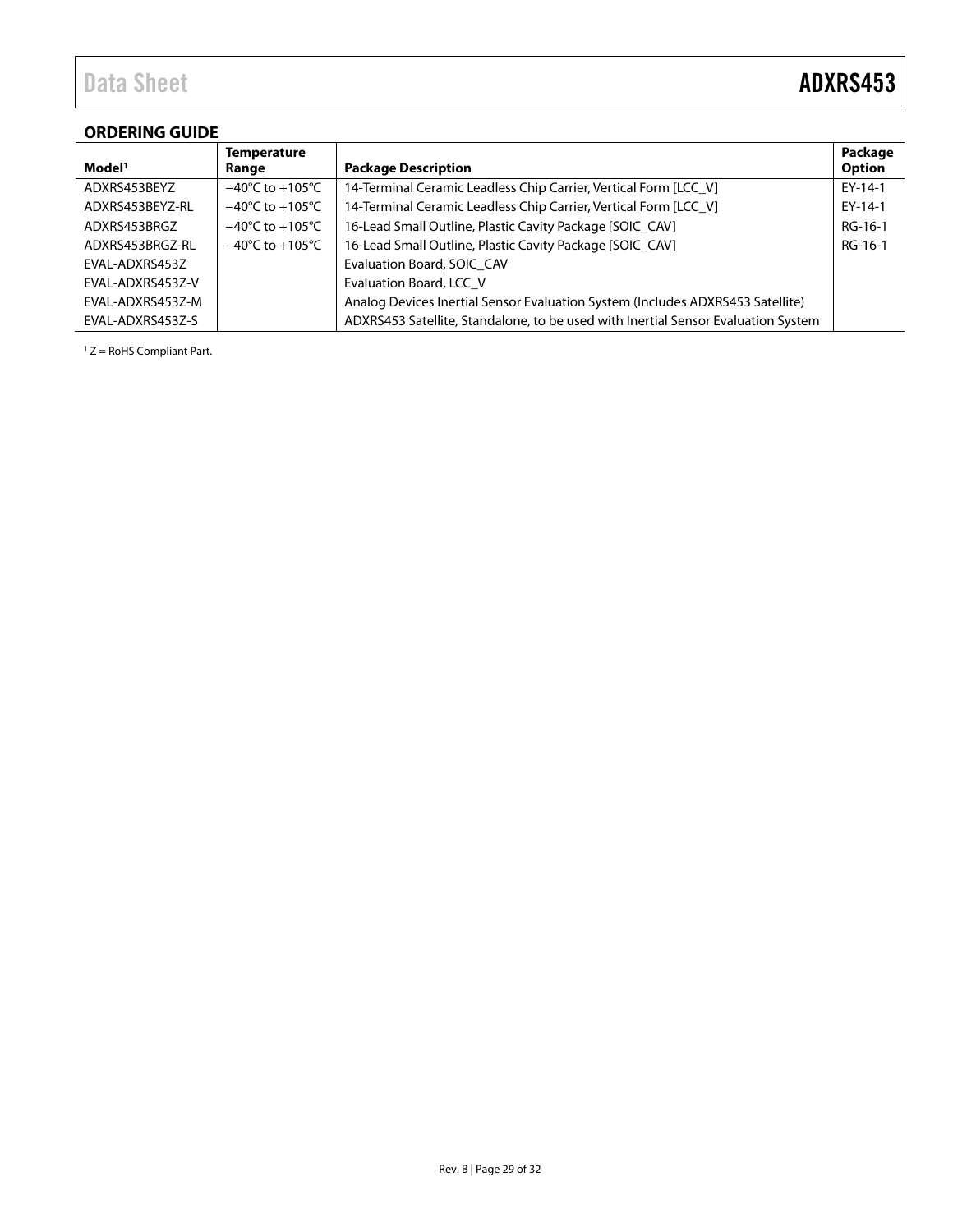## ADXRS453 Data Sheet

### **NOTES**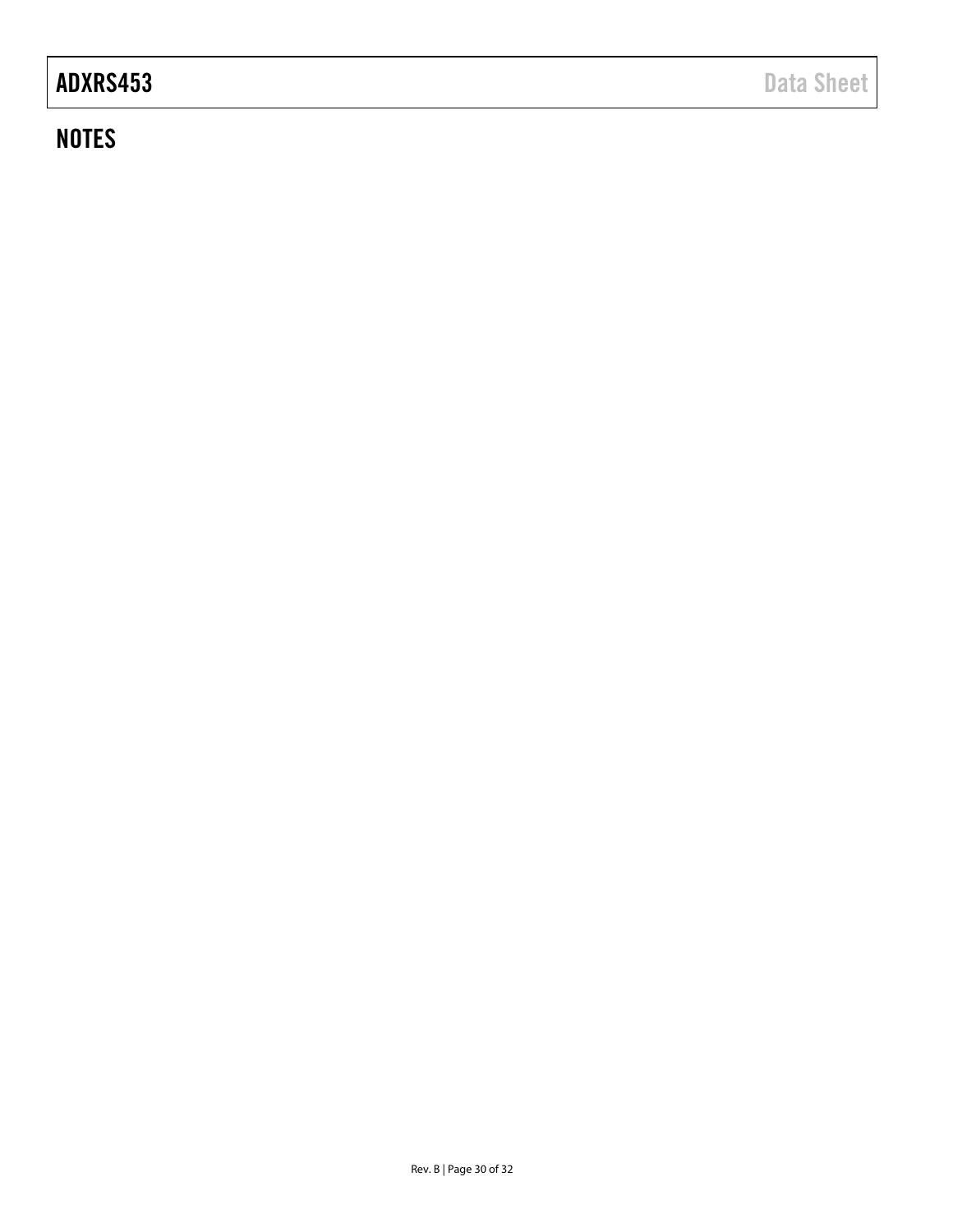### <span id="page-30-0"></span>**NOTES**